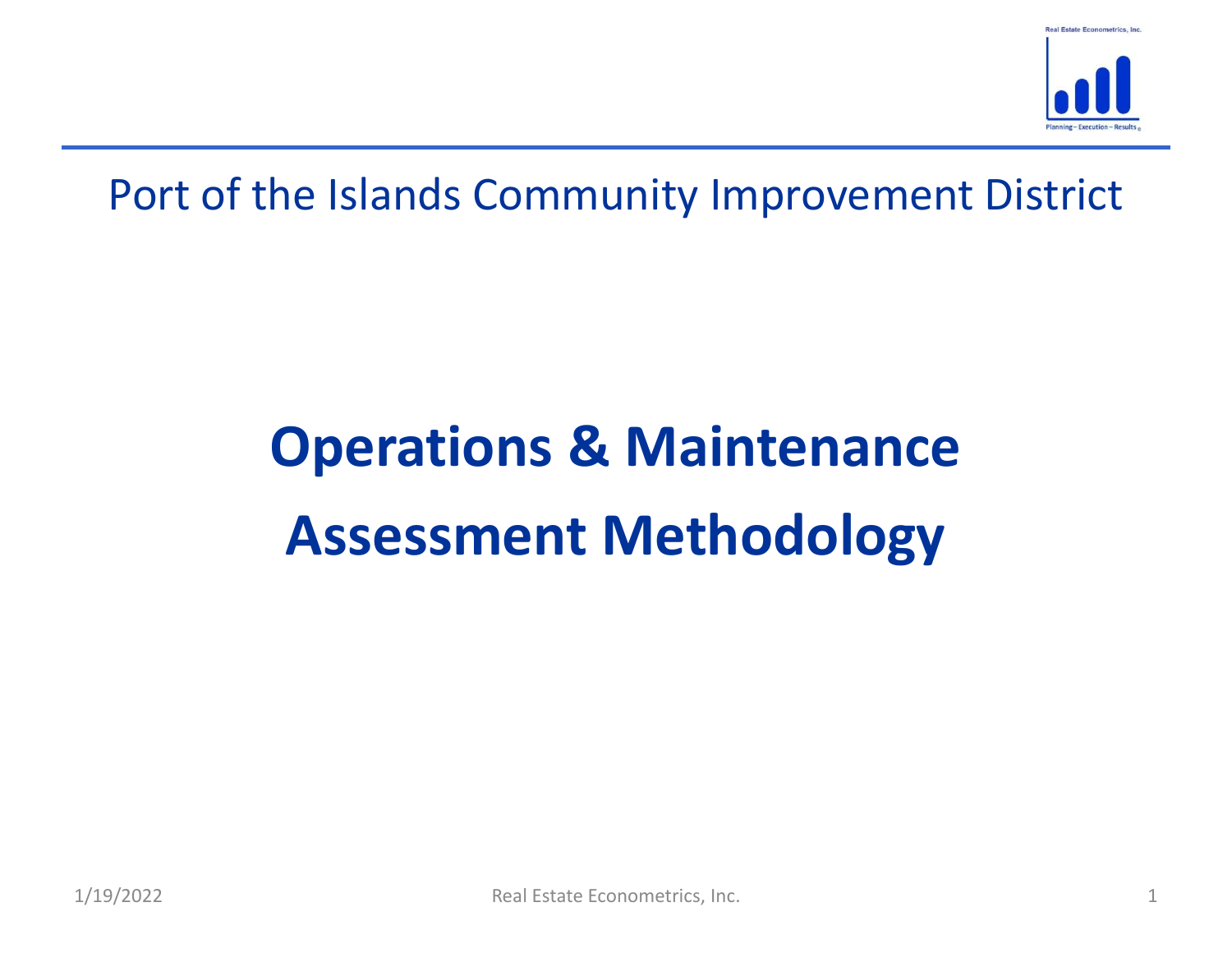

### Background

- **Port of the Islands Community Improvement District**<br> **Background**<br>
 The Port of the Islands Community Improvement District (the<br>
"District") is looking to change the methodology by which they assess<br>
properties within th The Port of the Islands Community Improvement District<br>
Background<br>
The Port of the Islands Community Improvement District (the<br>
"District") is looking to change the methodology by which they assess<br>
properties within the **ort of the Islands Community Improvement District**<br> **Background**<br>
The Port of the Islands Community Improvement District (the<br>
"District") is looking to change the methodology by which they assess<br>
properties within the D **Solution:**<br> **Solution:**<br> **Solution:**<br>
The Port of the Islands Community Improvement District (the "District") is looking to change the methodology by which they assess<br>
Maintenance ("O&M") Budget (the "Budget"). Real Esta **Economist Community Improvement District**<br> **Eackground**<br>
The Port of the Islands Community Improvement District (the<br>
"District") is looking to change the methodology by which they assess<br>
properties within the District f existing O&M methodology calculated the assessment benefit by<br>The Port of the Islands Community Improvement District (the<br>"District") is looking to change the methodology by which they assess<br>properties within the District **Sackground<br>
Background**<br> **Background**<br>
The Port of the Islands Community Improvement District (the<br>
"District") is looking to change the methodology by which they assess<br>
properties within the District for the annual Oper **Background**<br>
• The Port of the Islands Community Improvement District (the<br>
"District") is looking to change the methodology by which they assess<br>
properties within the District for the annual Operations &<br>
Maintenance (" The Port of the Islands Community Improvement District (the "District") is looking to change the methodology by which they assess properties within the District for the annual Operations & Maintenance ("O&M") Budget (the " The Port of the Islands Community Improvement District (the "District") is looking to change the methodology by which they assess properties within the District for the annual Operations & Maintenance ("O&M") Budget (the "
- existing O&M methodology structure and recommend changes that<br>better relate to the benefit received from the O&M Budget.<br>The existing O&M methodology calculated the assessment benefit by<br>using an Equivalent Residential Con The Port of the Islands Community Improvement District (the "District") is looking to change the methodology by which they assess properties within the District for the annual Operations & Maintenance ("O&M") Budget (the " "District") is looking to change the methodology by which they assess<br>properties within the District for the annual Operations &<br>Maintenance ("O&M") Budget (the "Budget"). Real Estate<br>Econometrics, Inc. ("Consultant") has properties within the District tor the annual Operations &<br>Maintenance ("O&M") Budget (the "Budget"). Real Estate<br>Econometrics, Inc. ("Consultant") has been asked to review the<br>existing O&M methodology structure and recomm Maintenance ("O&M") Budget (the "Budget"). Real Estate<br>Econometrics, Inc. ("Consultant") has been asked to review the<br>existing O&M methodology structure and recommend changes that<br>better relate to the benefit received from Econometrics, Inc. ("Consultant") has k<br>existing O&M methodology structure and<br>better relate to the benefit received from t<br>The existing O&M methodology calculate<br>using an Equivalent Residential Conne<br>originally based on t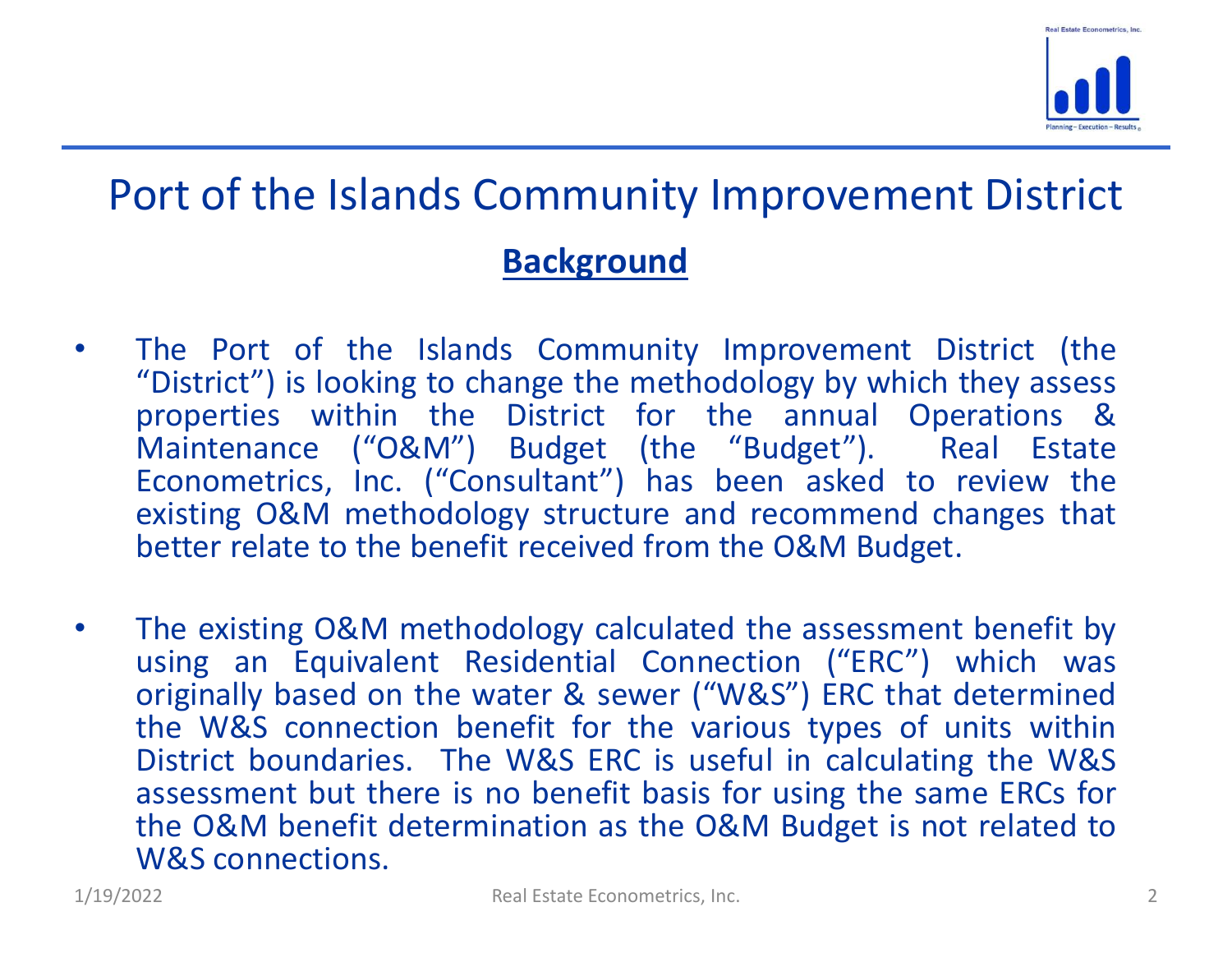

### Background, cont.

- Through the years, the O&M ERUs were modified by previous District<br>Boards of Supervisors which deviated from the W&S ERCs. No<br>justification was found to support those changes. Ort of the Islands Community Improvement District<br> **Background, cont.**<br>
Through the years, the O&M ERUs were modified by previous District<br>
Boards of Supervisors which deviated from the W&S ERCs. No<br>
The table on the follo **Solution Starting Community Improvement District**<br> **Eackground, cont.**<br>
Through the years, the O&M ERUs were modified by previous District<br>
Boards of Supervisors which deviated from the W&S ERCs. No<br>
justification was fou
- The table of the following side shows the current V&W ENCs and the<br>current W&S ERCs side by side. It appears that the O&M ERCs were<br>modified to simplify the O&M assessments with the residential and<br>boat slips receiving a 1 • Through the years, the O&M ERUs were modified by previous District<br>
• Through the years, the O&M ERUs were modified by previous District<br>
Boards of Supervisors which deviated from the W&S ERCs. No<br>
justification was foun **Community Improvement District**<br>**Background, cont.**<br>Through the years, the O&M ERUs were modified by previous District<br>Boards of Supervisors which deviated from the W&S ERCs. No<br>justification was found to support those ch **Example 15 Solution Scheme Scheme Scheme Scheme Scheme Scheme Scheme Scheme Scheme Scheme Scheme Scheme Scheme Scheme Scheme Scheme Scheme Scheme Scheme Scheme Scheme Scheme Scheme Scheme Scheme Scheme Scheme Scheme Schem Background, cont.**<br>Through the years, the O&M ERUs were modified by previous District<br>Boards of Supervisors which deviated from the W&S ERCs. No<br>justification was found to support those changes.<br>The table on the following **Background, cont.**<br>Through the years, the O&M ERUs were modified by previous District<br>Boards of Supervisors which deviated from the W&S ERCs. No<br>justification was found to support those changes.<br>The table on the following variations.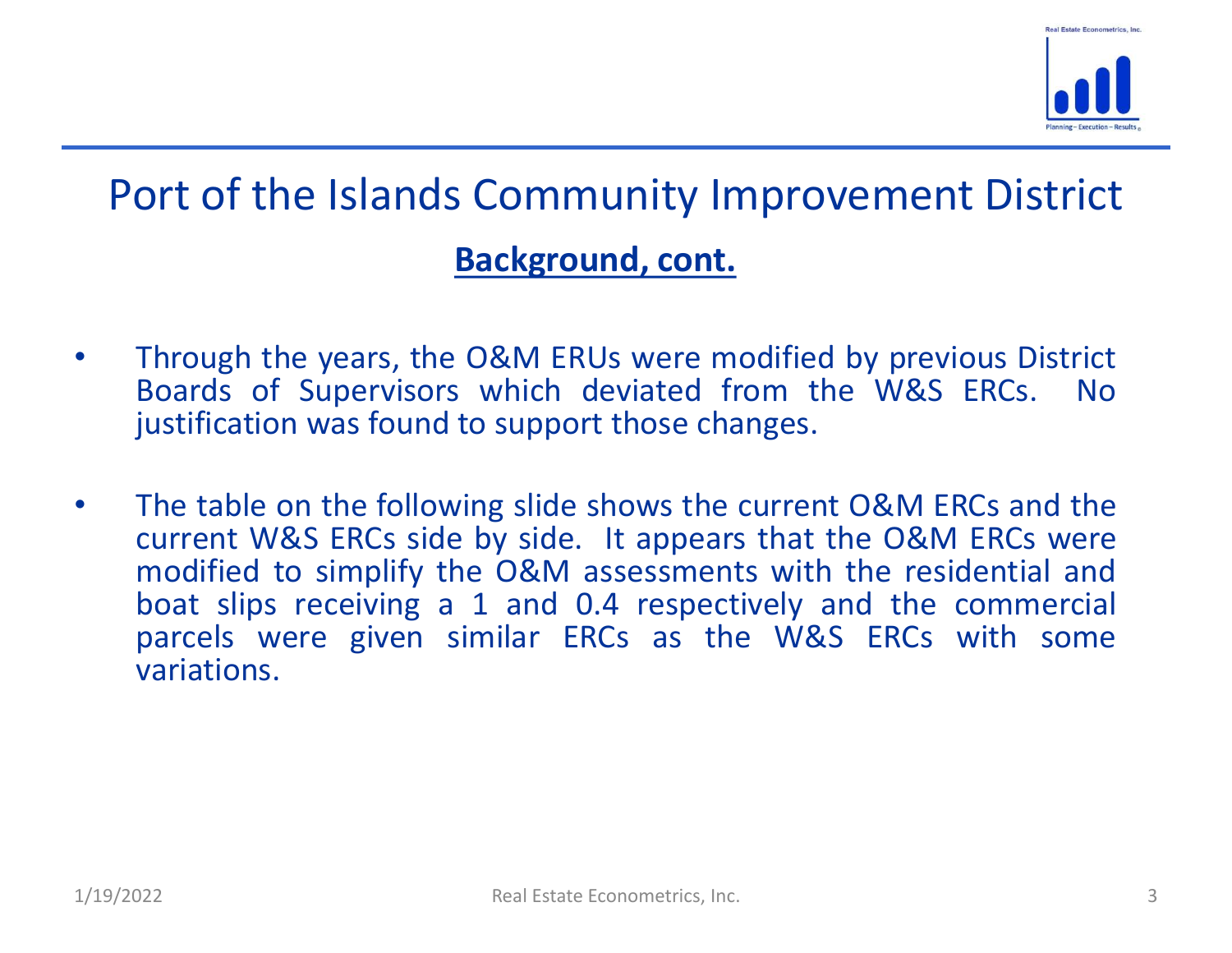

|                            |                                                    |                    |               | <b>Real Estate Econometrics, Inc.</b> |  |
|----------------------------|----------------------------------------------------|--------------------|---------------|---------------------------------------|--|
|                            |                                                    |                    |               |                                       |  |
|                            |                                                    |                    |               |                                       |  |
|                            |                                                    |                    |               | Planning-Execution-Results            |  |
|                            |                                                    |                    |               |                                       |  |
|                            |                                                    |                    |               |                                       |  |
|                            | Port of the Islands Community Improvement District |                    |               |                                       |  |
|                            |                                                    |                    |               |                                       |  |
| <b>UNIT</b>                | <b>Description</b>                                 | <b>O&amp;M ERC</b> | W/S ERC       |                                       |  |
| Hotel Room                 |                                                    | 1.00               | 0.60          |                                       |  |
| Condo Unit                 |                                                    | 1.00               | 0.80          |                                       |  |
| Single Family              |                                                    | 1.00               | 1.00          |                                       |  |
| <b>Boat Slip</b>           | up to 40 feet (water only)                         | 0.40               | 0.08          |                                       |  |
| <b>Boat Slip</b>           | $\mu$ up to 40 feet (water & sewer)                | 0.40               | 0.20          |                                       |  |
| <b>Boat Slip</b>           | 40 feet and larger                                 | 0.40               | 0.40          |                                       |  |
| Parcel ID#                 | <b>Description</b>                                 |                    |               |                                       |  |
| 1058920513                 | <b>DORMITORY</b>                                   | 3.40               | 4.80          |                                       |  |
| 1058920607                 | <b>LAKE LINCOLN</b>                                | 10.00              | 1.80          |                                       |  |
| 1058921208                 | <b>GUN CLUB RESTROOMS</b>                          | 2.00               | 2.00          |                                       |  |
| 1067083700                 | <b>SW COMMERCIAL - MARINA</b>                      | 5.52               | 5.52          |                                       |  |
| 1067084000                 | <b>SOUTH HOTEL RESERVE</b>                         | 33.00              | 33.00         |                                       |  |
| 31417501802                | <b>11/2 LOTS</b>                                   | 2.00               | 1.50          |                                       |  |
| 31417501909                | <b>11/2 LOTS</b>                                   | 1.00               | 1.00          |                                       |  |
| 31417502607                | <b>DOUBLE LOT</b>                                  | 2.00               | 2.00          |                                       |  |
| 31417502759                | <b>DOUBLE LOT</b>                                  | 2.00               | 2.00          |                                       |  |
| 68291040002                | <b>DOUBLE LOT</b>                                  | 2.00               | 2.00          |                                       |  |
| 68291160005                | <b>DOUBLE LOT</b>                                  | 2.00               | 2.00          |                                       |  |
| 68291240006<br>68300000108 | <b>DOUBLE LOT</b><br><b>SE COMMERCIAL</b>          | 2.00               | 2.00<br>10.00 |                                       |  |
| 68300000205                | <b>SE COMMERCIAL</b>                               | 6.00<br>6.00       | 10.00         |                                       |  |
|                            | <b>DOUBLE LOT</b>                                  | 2.00               | 2.00          |                                       |  |
|                            | <b>RESTAURANT SEATS</b>                            | 0.00               | 19.20         |                                       |  |
| 68300003781                |                                                    |                    |               |                                       |  |
| 68310002484<br>68310002507 | <b>BAR SEATS</b>                                   | 0.00               | 2.72          |                                       |  |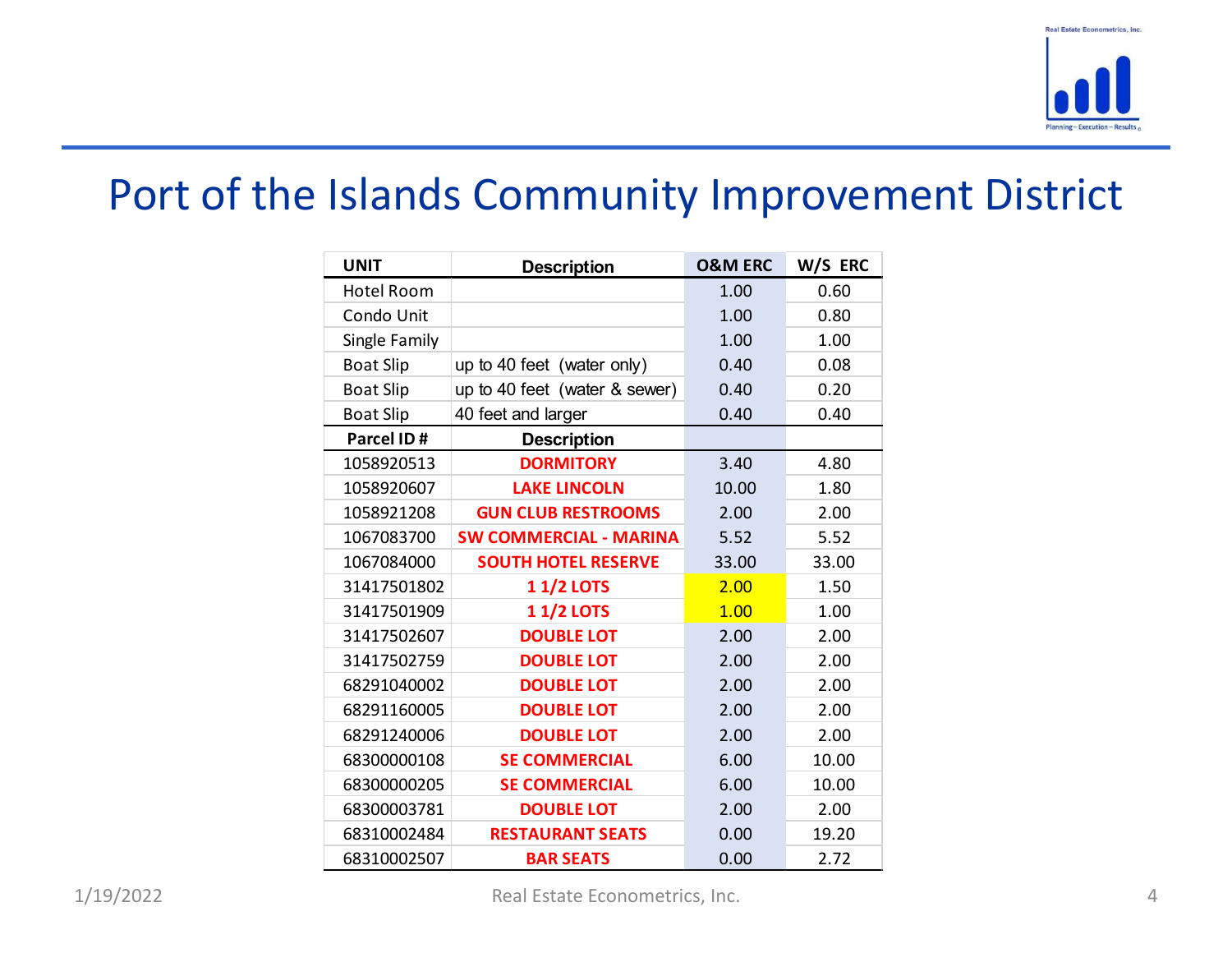

### Background, cont.

- The District requires a more appropriate allocation methodology<br>that adheres to the two-prong lienability test for valid assessments. **Port of the Islands Community Improvement District**<br> **Background, cont.**<br>
The District requires a more appropriate allocation methodology<br>
that adheres to the two-prong lienability test for valid assessments.<br>
Let's first
- Let's first review those two tests.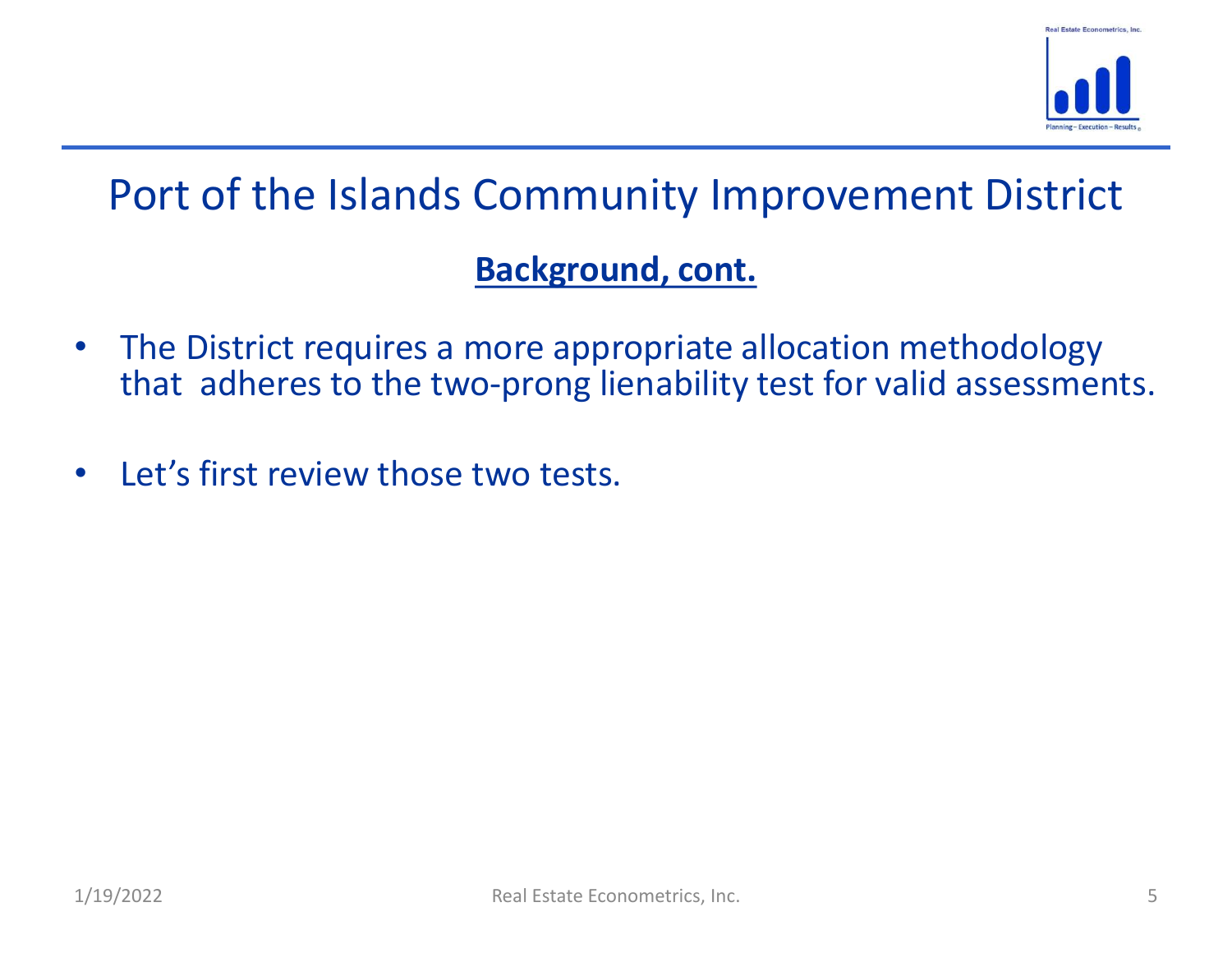

# Two-Prong Lienability Test for Valid Assessments

- Special and Peculiar Benefit
- Fair and Reasonable Apportionment<br>  $\frac{1}{1}$ <br>  $\frac{1}{1}$ <br>  $\frac{1}{1}$ • Fair and Reasonable Apportionment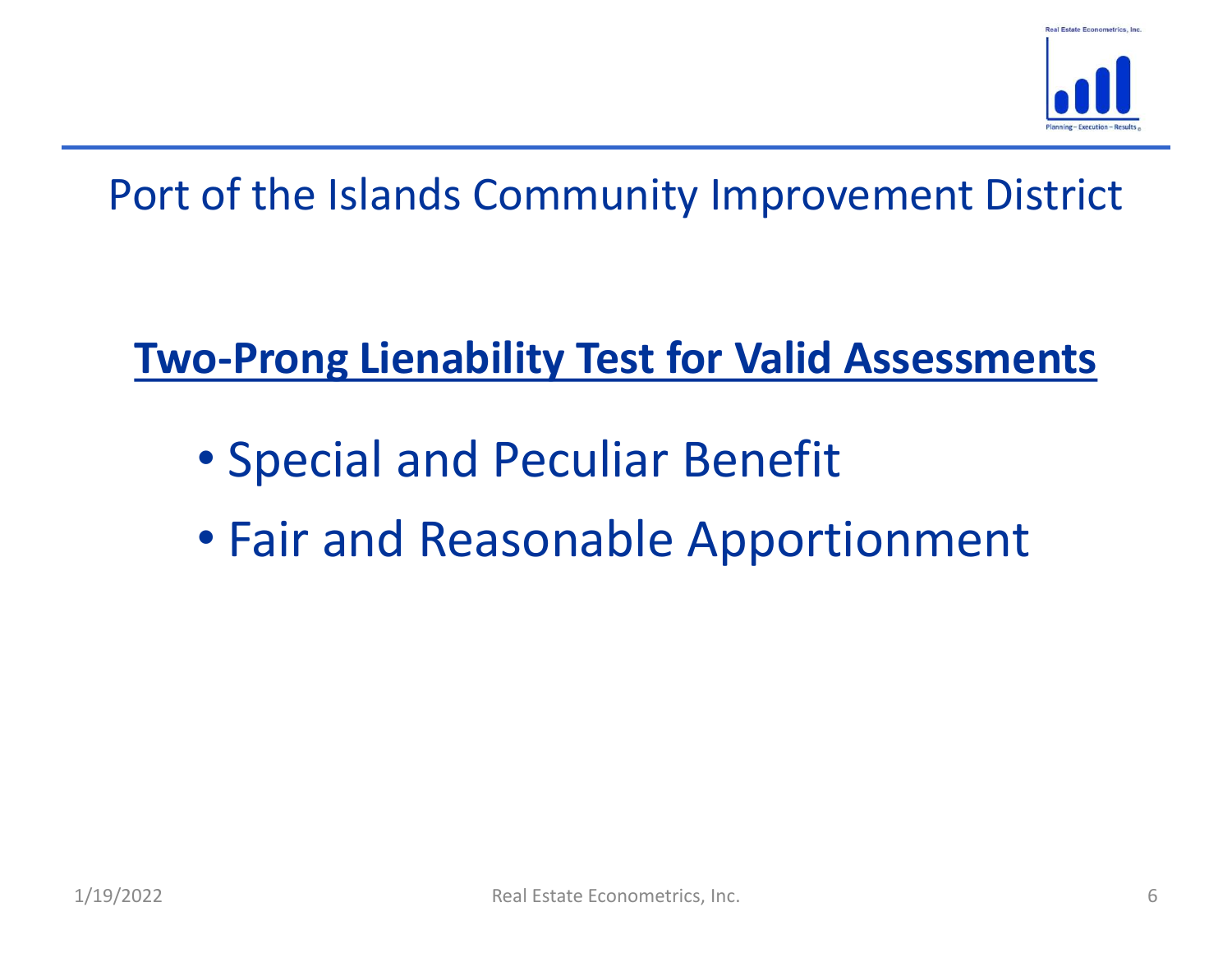

# Special and Peculiar Benefit

relationship of the O&M to operate and maintain the<br>improvements to the properties.<br>1/19/2022 Real Estate Econometrics, Inc. 7 **Port of the Islands Community Improvement District**<br> **Special and Peculiar Benefit**<br>
• Operations & Maintenance ("O&M") of the District's systems,<br>
facilities and services accrue in differing amounts and are<br>
dependent on **Special and Peculiar Benefit**<br> **Special and Peculiar Benefit**<br> **Special and Peculiar Benefit**<br> **Special and Peculiar Benefit**<br> **Special and Peculiar Benefit**<br> **Special and Services accrue in differing amounts and are depe Special and Peculiar Benefit**<br> **Special and Peculiar Benefit**<br> **Special and Peculiar Benefit**<br> **Conditions 8.** Maintenance ("O&M") of the District's systems,<br>
dependent on the type of land use receiving the special benefi **Special and Peculiar Benefit**<br> **Special and Peculiar Benefit**<br> **Special and Peculiar Benefit**<br>
Operations & Maintenance ("O&M") of the District's systems,<br>
facilities and services accrue in differing amounts and are<br>
depe ort of the Islands Community Improvement District<br>
Special and Peculiar Benefit<br>
Operations & Maintenance ("O&M") of the District's systems,<br>
facilities and services accrue in differing amounts and are<br>
dependent on the ty ort of the Islands Community Improvement<br>
Special and Peculiar Benefit<br>
Operations & Maintenance ("O&M") of the District<br>
facilities and services accrue in differing amount<br>
dependent on the type of land use receiving the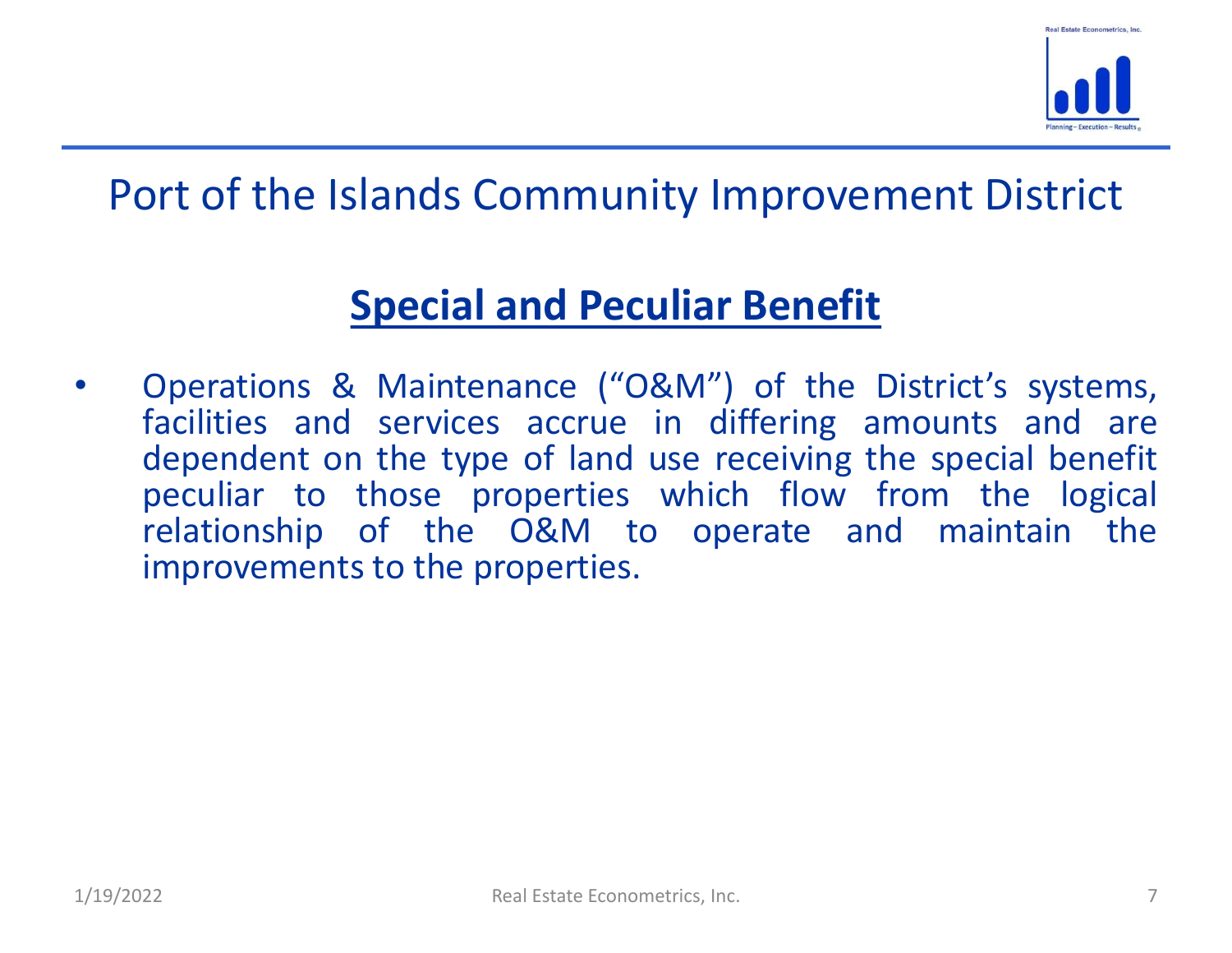

# Fair and Reasonable Apportionment

maintaining the District's Facilities (and the concomitant<br>responsibility for the payment of the resultant and allocated debt)<br>have been allocated to each property according to the reasonable<br>estimates of the special and p • Port of the Islands Community Improvement District<br>
• The duty to pay the non-ad valorem special assessments for O&M<br>
• The duty to pay the non-ad valorem special assessments for O&M<br>
• Should be fairly and reasonably ap ort of the Islands Community Improvement District<br>
Fair and Reasonable Apportionment<br>
The duty to pay the non-ad valorem special assessments for O&M<br>
should be fairly and reasonably apportioned because the special<br>
and pec and **Fair and Reasonable Apportionment**<br> **Fair and Reasonable Apportionment**<br>
The duty to pay the non-ad valorem special assessments for O&M<br>
should be fairly and reasonably apportioned because the special<br>
and peculiar be ort of the Islands Community Improvement District<br> **Fair and Reasonable Apportionment**<br>
The duty to pay the non-ad valorem special assessments for O&M<br>
should be fairly and reasonably apportioned because the special<br>
and p Fair and Reasonable Apportionment District<br>
Fair and Reasonable Apportionment<br>
The duty to pay the non-ad valorem special assessments for O&M<br>
should be fairly and reasonably apportioned because the special<br>
and peculiar b **Fair and Reasonable Apportionment**<br>The duty to pay the non-ad valorem special assessments for O&M<br>should be fairly and reasonably apportioned because the special<br>and peculiar benefits to the property derived from operatin **Fair and Reasonable Apportionment**<br>The duty to pay the non-ad valorem special assessments for O&M<br>should be fairly and reasonably apportioned because the special<br>and peculiar benefits to the property derived from operatin The duty to pay the non-ad valorem special assessm<br>should be fairly and reasonably apportioned becau<br>and peculiar benefits to the property derived from<br>maintaining the District's Facilities (and the<br>responsibility for the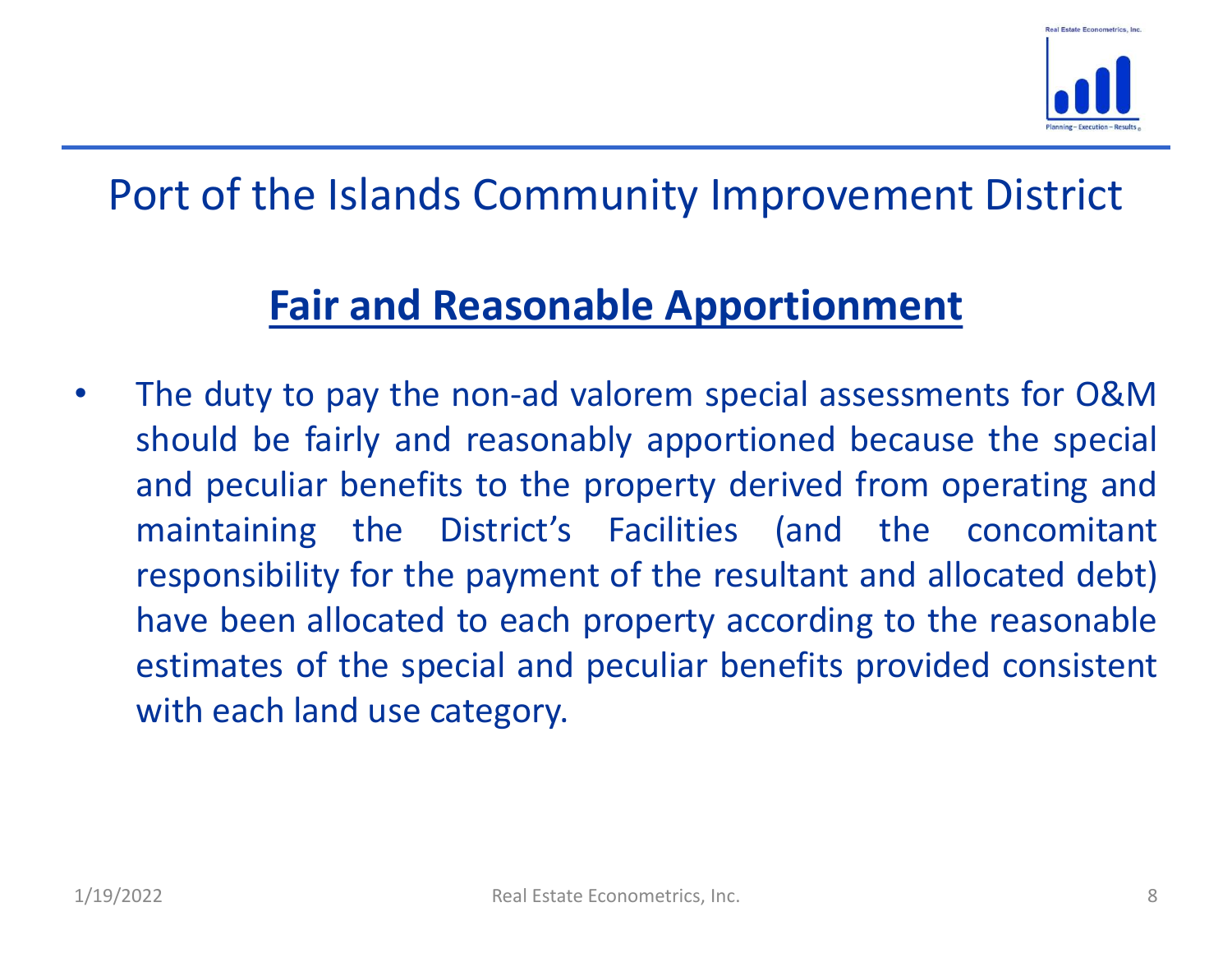

# Remember the Two-Prong Lienability Test for Valid Assessments

- **Port of the Islands Community Improvement District**<br> **Remember the Two-Prong Lienability Test for Valid<br>
Assessments<br>
 The current methodology uses a fair and equitable method of<br>
allocation that pertains specifically allocation to the Islands Community Improvement District**<br> **Example 18 Two-Prong Lienability Test for Valid<br>
Assessments**<br>
The current methodology uses a fair and equitable method of<br>
allocation that pertains specifically not of the Islands Community Improvement District<br> **Imember the Two-Prong Lienability Test for Valid<br>
Assessments<br>
The current methodology uses a fair and equitable method of<br>
allocation that pertains specifically to W&S c** ort of the Islands Community Improvement District<br> **Example 1988 The Two-Prong Lienability Test for Valid<br>
Assessments**<br>
The current methodology uses a fair and equitable method of<br>
allocation that pertains specifically to ort of the Islands Community Improvement District<br> **example in the Two-Prong Lienability Test for Valid**<br> **Assessments**<br>
The current methodology uses a fair and equitable method of<br>
allocation that pertains specifically to **Example 15 The State of Two-Prong Lienability<br>
Assessments**<br>
The current methodology uses a fair and equilocation that pertains specifically to W&S<br>
not meet the lienability test as the O&M bud<br>
as road maintenance, admin **Examember the Two-Prong Lienability Test for Valid<br>
Assessments<br>
• The current methodology uses a fair and equitable method of<br>
allocation that pertains specifically to W&S capacity uses does<br>
not meet the lienability tes Assessments**<br>The current methodology uses a fair and equitable method of<br>allocation that pertains specifically to W&S capacity uses does<br>not meet the lienability test as the O&M budget line items such<br>as road maintenance, **ASSESSMENTS**<br>The current methodology uses a fair and equitable method of<br>allocation that pertains specifically to W&S capacity uses does<br>not meet the lienability test as the O&M budget line items such<br>as road maintenance, The current methodology uses a fair and equitable methodology uses a fair and equitable methodolocation that pertains specifically to W&S capacity uses not meet the lienability test as the O&M budget line items road mainte
- as road maintenance, administration and operations,<br>landscaping and water management are unrelated to the W&S<br>connection ERCs.<br>The new methodology will determine the special and peculiar<br>benefit received from the O&M Budge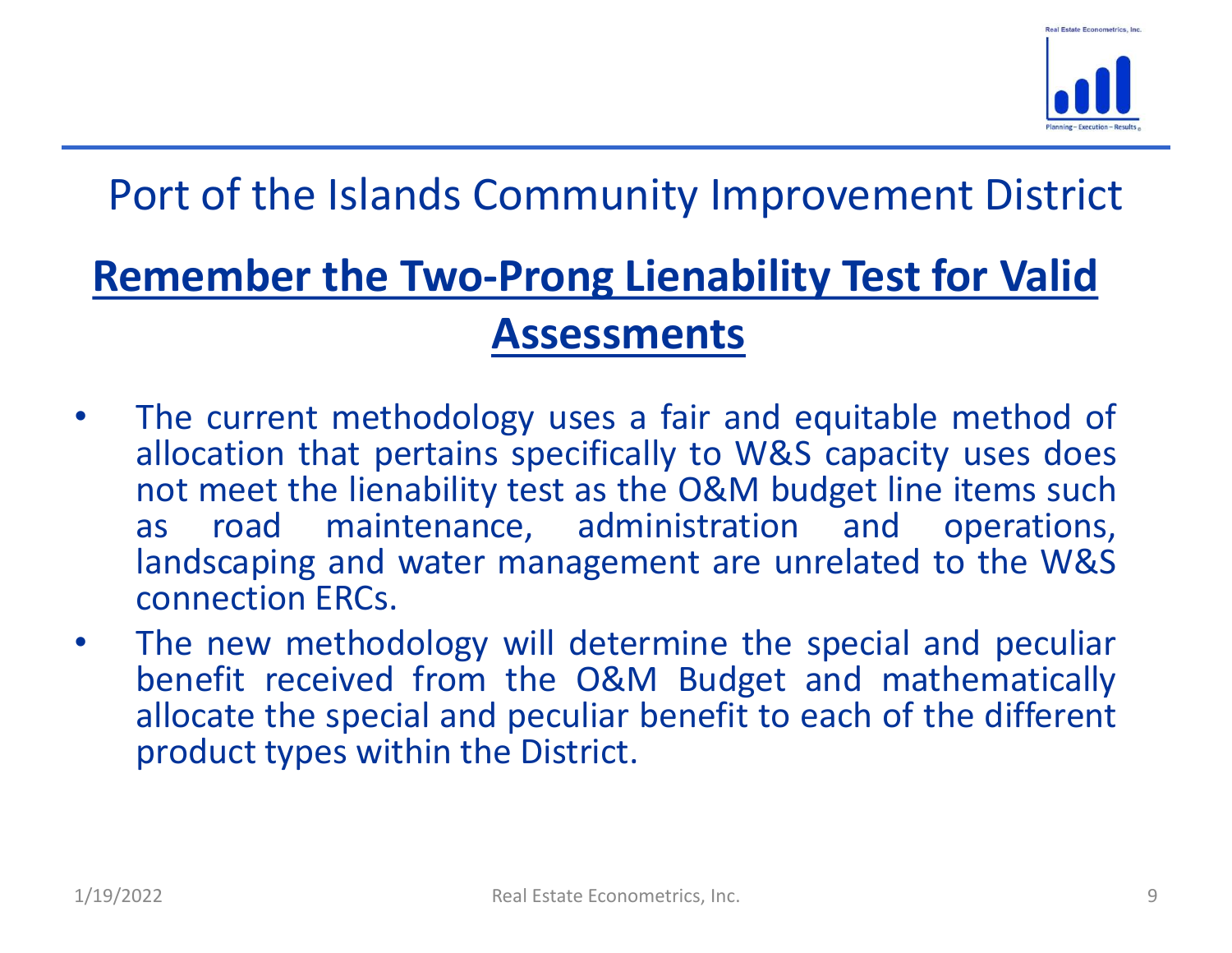

# First Step: Budget Allocation

- **First Step: Budget Allocation**<br>• The assessment methodology is a two-step process. The first step is<br>• The assessment methodology is a two-step process. The first step is<br>• to review the operations & maintenance budget (" ort of the Islands Community Improvement District<br> **First Step: Budget Allocation**<br>
The assessment methodology is a two-step process. The first step is<br>
to review the operations & maintenance budget ("budget") and<br>
allocat ort of the Islands Community Improvement District<br> **First Step: Budget Allocation**<br>
The assessment methodology is a two-step process. The first step is<br>
to review the operations & maintenance budget ("budget") and<br>
allocat **Community Improvement District**<br> **First Step: Budget Allocation**<br>
The assessment methodology is a two-step process. The first step is<br>
to review the operations & maintenance budget ("budget") and<br>
allocate the budget into **Example 18 ISSN COMMUNITY IMPROVEMENT District**<br> **First Step: Budget Allocation**<br>
The assessment methodology is a two-step process. The first step is<br>
to review the operations & maintenance budget ("budget") and<br>
allocate Administration. First Step: Budget Allocation<br>
• The assessment methodology is a two-step process. The first step is<br>
to review the operations & maintenance budget ("budget") and<br>
allocate the budget into categories for measurement. Almos **First Step: Budget Allocation**<br>The assessment methodology is a two-step process. The first step is<br>to review the operations & maintenance budget ("budget") and<br>allocate the budget into categories for measurement. Almost a
- For the roadway category includes common landscape/irrigation, street<br>signs, sidewalks and street lighting and a portion of field operations.<br>Water management includes stormwater management, lake<br>maintenance and a portion Trist Step. Budget Anfold and The assessment methodology is a two-step process. The first step is<br>to review the operations & maintenance budget ("budget") and<br>allocate the budget into categories for measurement. Almost all The assessment methodology is a two-step process. The first step is<br>to review the operations & maintenance budget ("budget") and<br>allocate the budget into categories for measurement. Almost all<br>community development distric The assessment methodology is a two-step process. The tirst step is<br>to review the operations & maintenance budget ("budget") and<br>allocate the budget into categories for measurement. Almost all<br>community development distric to review the operations & maintenance budget ("budget") and<br>allocate the budget into categories for measurement. Almost all<br>general categories: Roadways, Water Management and<br>Administration.<br>The roadway category includes allocate the budget into categories for measure<br>community development district budgets can be a<br>general categories: Roadways, Water M<br>Administration.<br>The roadway category includes common landscap<br>signs, sidewalks and stree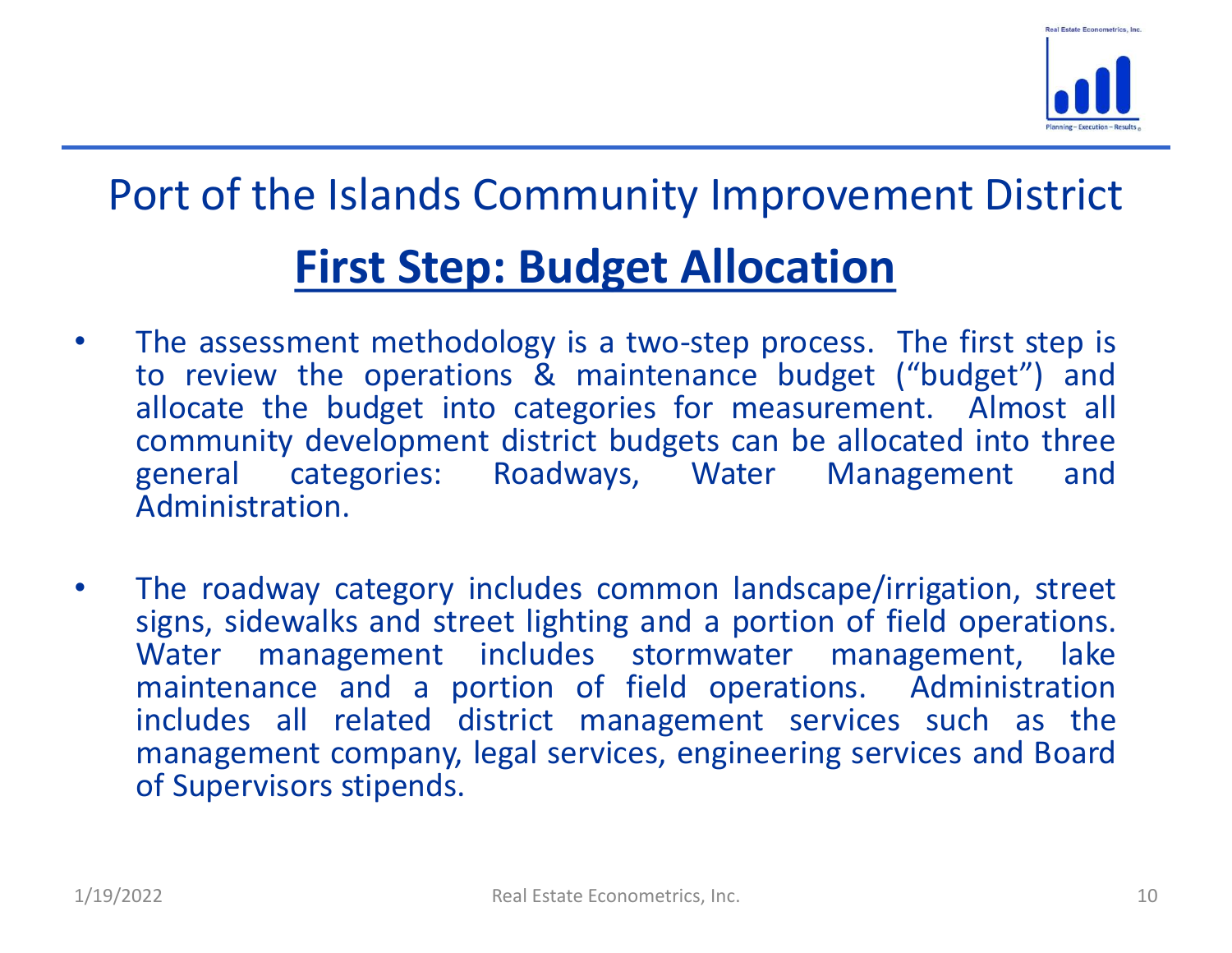

# First Step: Budget Allocation

**Port of the Islands Community Improvement District**<br>
• The District's fiscal year 2021-2022 adopted budget would be<br>
• The District's fiscal year 2021-2022 adopted budget would be<br>
• allocated by those categories as follo ort of the Islands Community Improvement District<br>
First Step: Budget Allocation<br>
The District's fiscal year 2021-2022 adopted budget would be<br>
allocated by those categories as follows:<br> **Roadways** Water Management Adminis

| <b>Roadways</b> | <b>Water Management</b> | <b>Administration</b> | <b>Total</b> |
|-----------------|-------------------------|-----------------------|--------------|
| \$199,079       | S9.792                  | S145,420              | \$354,292    |

1/19/2022 Real Estate Econometrics, Inc. **Community** 1/19/2022 Real Estate Econometrics, Inc. 11 • The District's fiscal year 2021-2022 adopted budget would be allocated by those categories as follows:<br> **Roadways Water Management Administration Total**<br>
\$199,079 \$9,792 \$145,420 \$354,292<br>
• Once the Budget is allocated, The District's fiscal year 2021-2022 adopted budget would be<br>allocated by those categories as follows:<br>consider the special content of the special content of the special content of the special benefit received by the vario allocated by those categories as follows:<br> **Roadways** Water Management Administration<br>
5199,079 \$9,792 \$145,420<br>
Once the Budget is allocated, there are a variety<br>
determine the special benefit received by the var<br>
within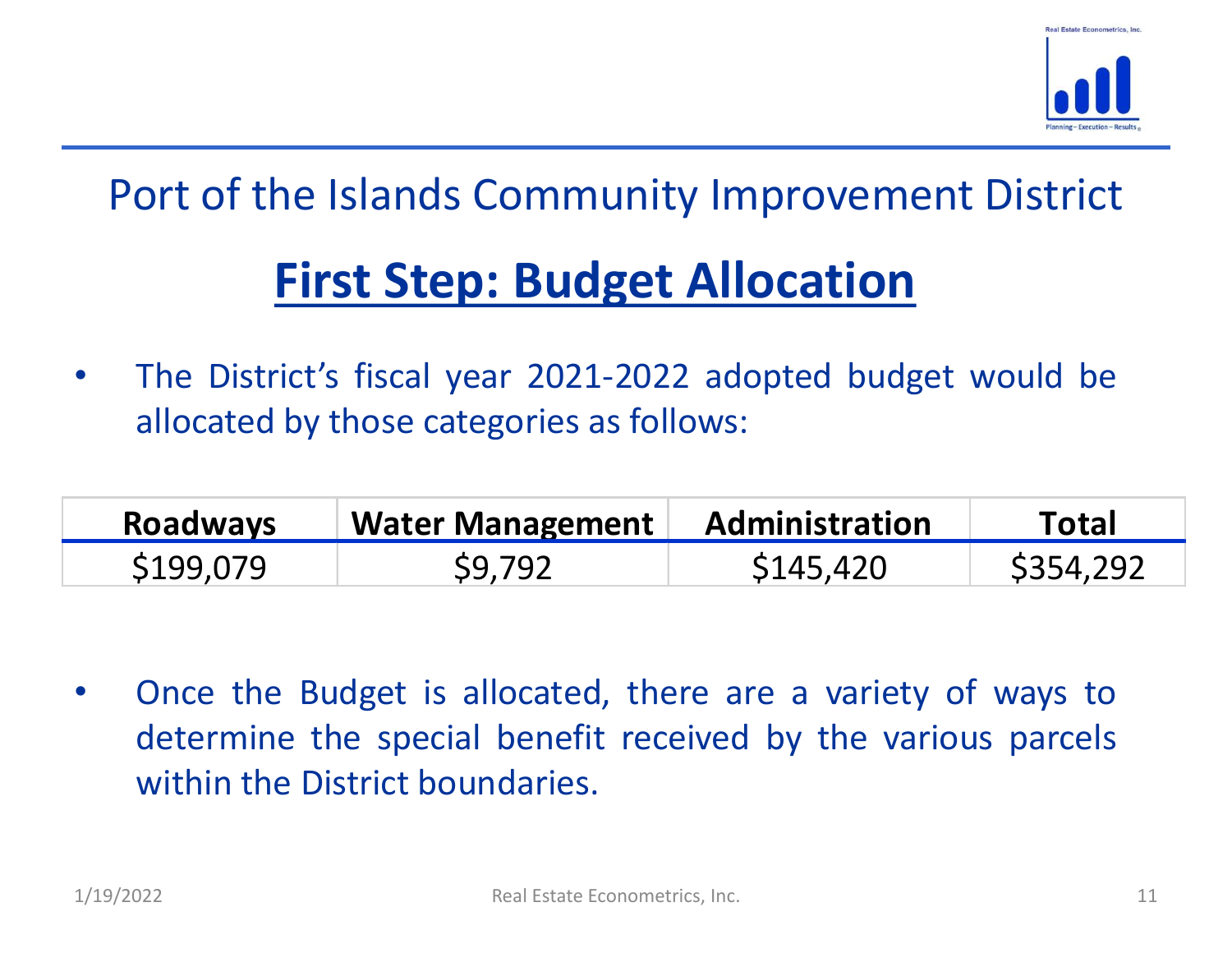

# Port of the Islands Community Improvement District Second Step: Methods of Allocation

- **Fraction Second Step: Methods of Allocation**<br>
 The Port of the Islands Community Improvement District<br>
 The Port of the Islands community is unique in that it is a combination of a<br>
resort/marina with transient populati ort of the Islands Community Improvement District<br>
Second Step: Methods of Allocation<br>
The Port of the Islands community is unique in that it is a combination of a<br>
resort/marina with transient population and a residential **Second Step: Methods of Allocation**<br> **Second Step: Methods of Allocation**<br>
The Port of the Islands community is unique in that it is a combination of a<br>
resort/marina with transient population and a residential community **boat docks, a marina, and various respective that is a combination of a resort/marina with transient population and a residential community with both seasont (marina with transient population and a residential community w and Solution Community Improvement District**<br> **Second Step: Methods of Allocation**<br>
The Port of the Islands community is unique in that it is a combination of a<br>
resort/marina with transient population and a residential c **Second Step: Methods of Allocation**<br>The Port of the Islands Community is unique in that it is a combination of a<br>resort/marina with transient population and a residential community with<br>both seasonal and year-round reside **Society: Second Step: Methods of Allocation**<br>The Port of the Islands community is unique in that it is a combination of a<br>resort/marina with transient population and a residential community with<br>both seasonal and year-r **• Second Step: Methods of Allocation**<br>• The Port of the Islands community is unique in that it is a combination of a<br>resort/marina with transient population and a residential community with<br>both seasonal and year-round re **Second Step: Methods of Allocation**<br>The Port of the Islands community is unique in that it is a combination of a<br>resort/marina with transient population and a residential community with<br>both seasonal and year-round reside The Port of the Islands community is unique in that it is a combination of a<br>resort/marina with transient population and a residential community with<br>both seasonal and year-round residents. Because the land uses include<br>ba The Port of the Islands community is unique in that it is a combination of a<br>resort/marina with transient population and a residential community with<br>both seasonal and year-round residents. Because the land uses include<br>bo The Fort of the Islamas community is dinique in that<br>resort/marina with transient population and a resid<br>both seasonal and year-round residents. Because<br>at docks, a marina, a hotel and various residentia<br>at best to determi
- basis of allocation measurement is the equivalent residential unit ("ERU").<br>
 The professionally acceptable basis for a single ERU is anchored by a single<br>
family residence. The single family residence is assigned one (1 **Solution 1999 and Solution Solution** and the benefit received by such measurements as trip generation, flow off of a property, front footage, the most appropriate basis of allocation measurement is the equivalent resident at best to determine the benefit received by such measurements as the generation, flow off of a property, front footage, the most appropriabasis of allocation measurement is the equivalent residential unit ("ERU").<br>The pro
-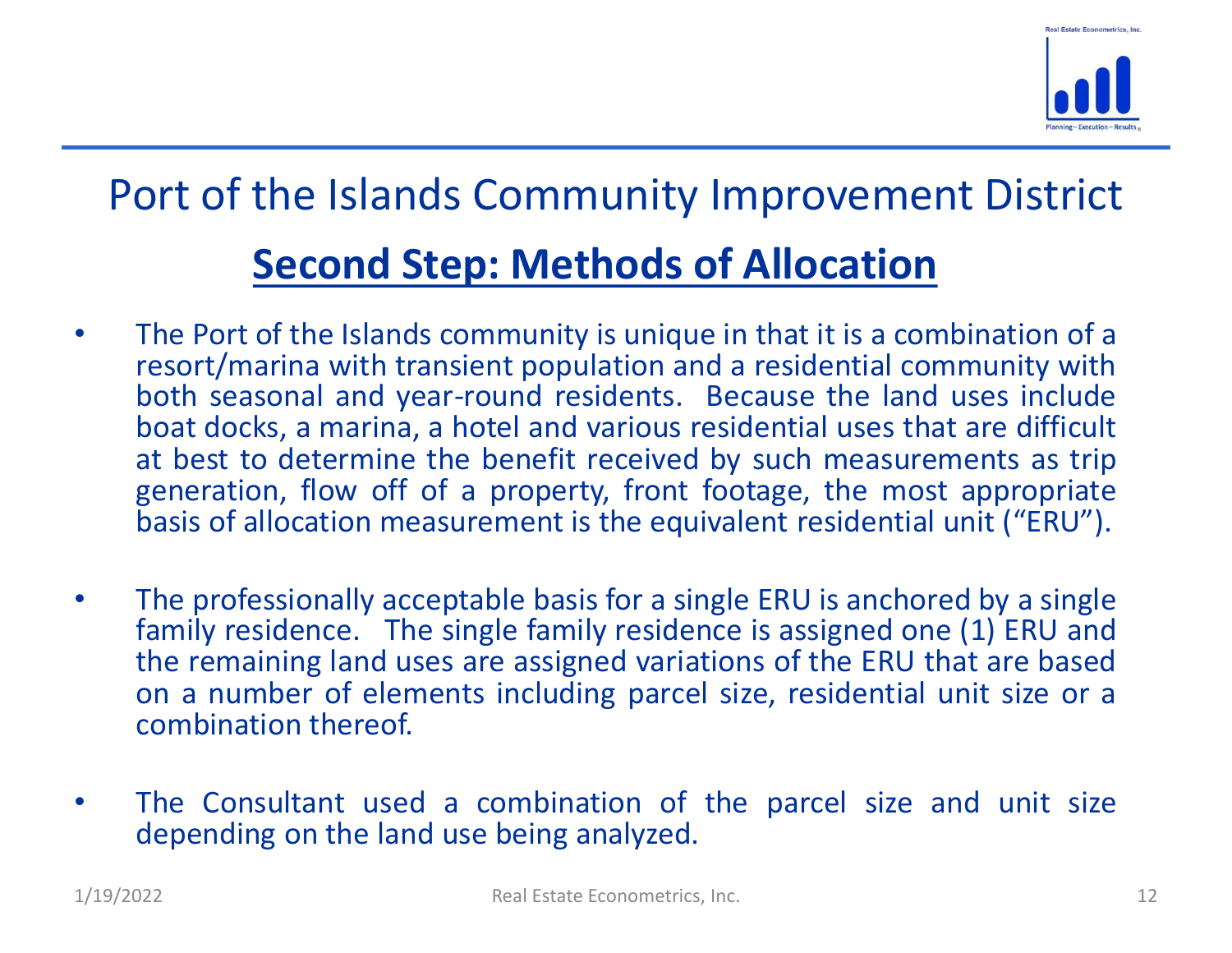

# Methods of Allocation

|           | Port of the Islands Community Improvement District |                   |    |
|-----------|----------------------------------------------------|-------------------|----|
|           | <b>Methods of Allocation</b>                       |                   |    |
|           | <b>Unit Types</b>                                  | <b>Tota Units</b> |    |
|           | <b>Residential Units plus Hotel Rooms:</b>         | 745               |    |
|           | <b>Residential Units on Multiple Lots:</b>         | 9                 |    |
|           | <b>Remaining Units outside of Residential:</b>     | 183               |    |
|           | <b>Total Units:</b>                                | 937               |    |
|           |                                                    |                   |    |
|           |                                                    |                   |    |
|           |                                                    |                   |    |
| 1/19/2022 | Real Estate Econometrics, Inc.                     |                   | 13 |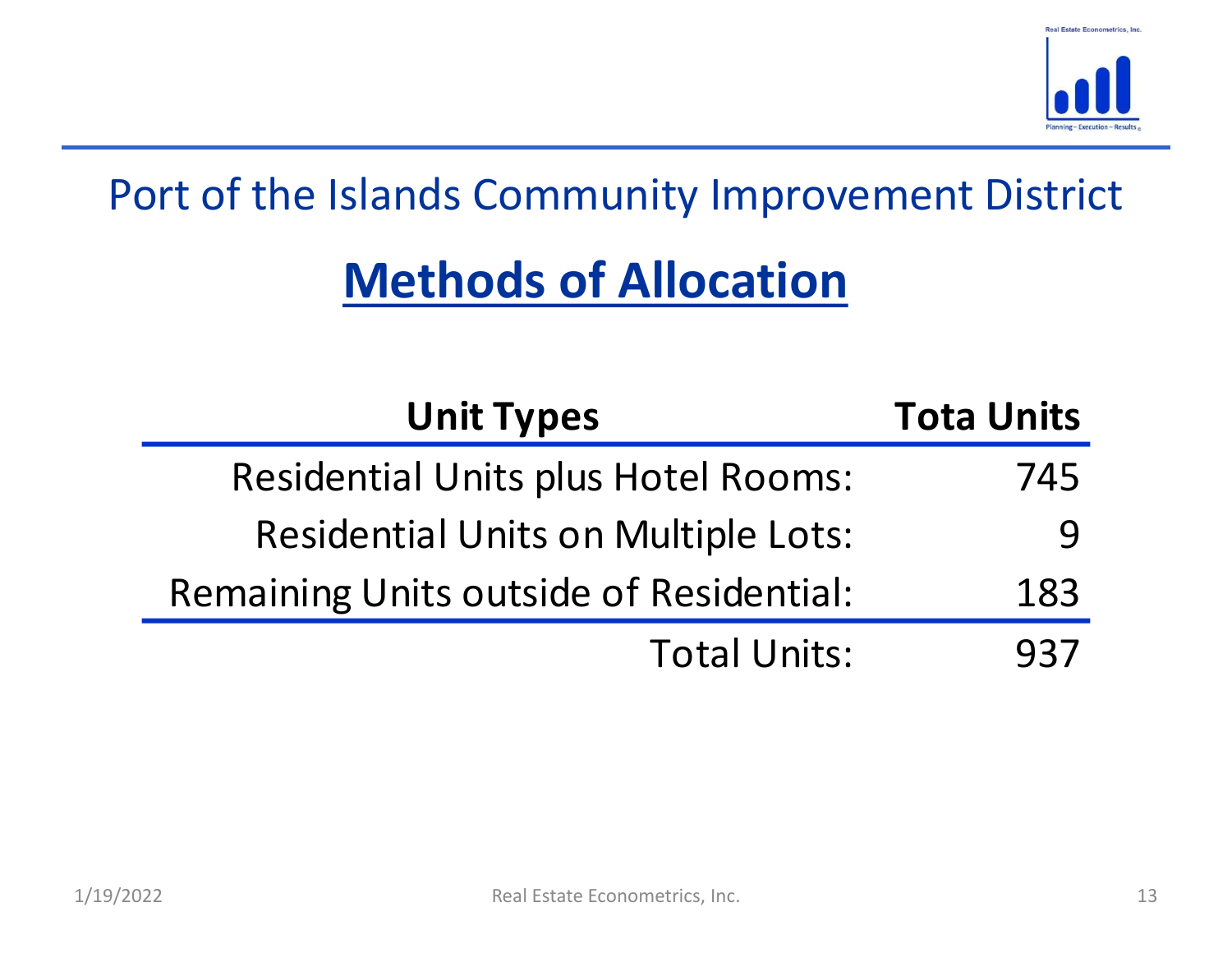

# Port of the Islands Community Improvement District Methods of Allocation

- **As mentioned in a previous slide, the professionally acceptable basis for a single ERU is anchored by a single family residence. The single family residence is assigned one (1) ERU and the remaining land uses are assign Solution Startingth Community Improvement District**<br> **Methods of Allocation**<br>
As mentioned in a previous slide, the professionally acceptable basis<br>
for a single ERU is anchored by a single family residence. The single<br>
f **Solution Starting Community Improvement District**<br> **Methods of Allocation**<br>
As mentioned in a previous slide, the professionally acceptable basis<br>
for a single ERU is anchored by a single family residence. The single<br>
fam **and is a superior in the ERU that are based on a number of the case of POL** the Consultant assigned an ERU of one (1) to all of the case of POL the Consultant assigned an ERU of one (1) to all of the case of POL the Consu **Example 15**<br> **Example 15**<br> **Example 16**<br> **Example 5**<br> **Example ERU** is anchored by a single family residence. The single<br>
family residence is assigned one (1) ERU and the remaining land uses<br>
are assigned variations of th thereof. **EXECT STATES CONTINUIST SETTLE STATES SET SET ASSET SET AS INCREDIST AS INTERENT CONSUMITY INTO A SINGLE 1.**<br>
As mentioned in a previous slide, the professionally acceptable basis for a single ERU is anchored by a single **Methods of Allocation**<br>As mentioned in a previous slide, the professionally acceptable basis<br>for a single ERU is anchored by a single family residence. The single<br>family residence is assigned one (1) ERU and the remaining **EXECTE ALL OCT ALL OCT ALL OCT ALL OCT ALL OF THE ALL ON A SURVEY THAT ALL ON A SIDE CALL OF THE SIDE CALL OF THE SIDE CALL OF THE SIDE CALL OF THE SIDE ALL OF THE SIDE ALL OF THE SIDE ALL OF THE SIDE CALL OF THE SIDE CAL** As mentioned in a previous slide, the professionally acceptable basi<br>for a single ERU is anchored by a single family residence. The singl<br>family residence is assigned one (1) ERU and the remaining land use<br>are assigned var • As mentioned in a previous situe, the professionally acceptable basis<br>for a single ERU is anchored by a single family residence. The single<br>family residence is assigned one (1) ERU and the remaining land uses<br>are assigne not a single ENO is antriored by a single rarmly residence. The single family residence is assigned one (1) ERU and the remaining land uses are assigned variations of the ERU that are based on a number of elements includin
- The residential units including particle size, residential unit size of a combination<br>
1.19/2022<br>
The the case of POI, the Consultant assigned an ERU of one (1) to all of<br>
the residential units including the hotel rooms as namily restaence is assigned one (1) EKO and the remaind<br>are assigned variations of the ERU that are based of<br>elements including parcel size, residential unit size or<br>thereof.<br>In the case of POI, the Consultant assigned an
-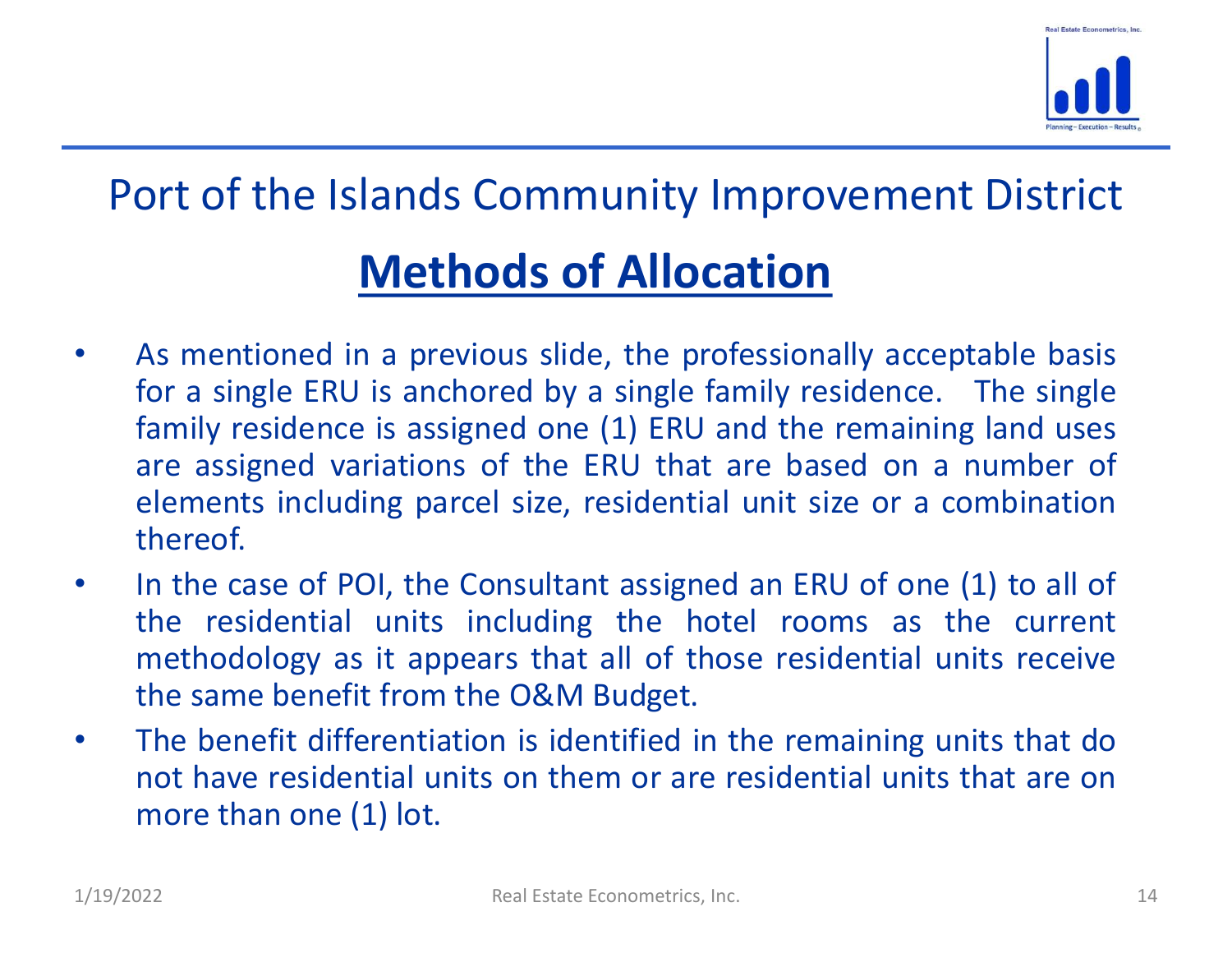

# Methods of Allocation

- **France Community Improvement District**<br>
 There are 9 single family residential units that are constructed<br>
 There are 9 single family residential units that are constructed<br>
on multiple lots. Some are built upon double ort of the Islands Community Improvement District<br> **Methods of Allocation**<br>
There are 9 single family residential units that are constructed<br>
on multiple lots. Some are built upon double lots and some on<br>
one and a half lo ort of the Islands Community Improvement District<br> **Methods of Allocation**<br>
There are 9 single family residential units that are constructed<br>
one multiple lots. Some are built upon double lots and some on<br>
one and a half l **Example 18 ISS COMMON COMMON CONCORRED CONCORRED CONCORRED THERUS CONCORRED THERUS correlate to the Constant exponent on the number of units is built upon double lots and some on one and a half lots. The Constant recommen Solution School School School School School School School School School School School School School School School School School School School School School and a half lots. The Consultant recommends that there ERUs correl** ort of the Islands Community Improvement District<br> **Methods of Allocation**<br>
There are 9 single family residential units that are constructed<br>
on multiple lots. Some are built upon double lots and some on<br>
one and a half lo **Methods of Allocation**<br>
There are 9 single family residential units that<br>
on multiple lots. Some are built upon double<br>
one and a half lots. The Consultant recom<br>
ERUs correlate to the number of units is buil<br>
Therefore, **• • •** There are 9 single family residential units that are constructed on multiple lots. Some are built upon double lots and some on one and a half lots. The Consultant recommends that there ERUs correlate to the number There are 9 single family residential units that are constructed<br>on multiple lots. Some are built upon double lots and some on<br>one and a half lots. The Consultant recommends that there<br>ERUs correlate to the number of units • The remaining units will be allocated ERUs based a benefit assessment.<br>• The remaining units will be allocated to the number of units is built upon those lots.<br>• Therefore, each of these units should receive one (1) ERU one and a half lots. The Consultant recommends that there<br>ERUs correlate to the number of units is built upon those lots.<br>Therefore, each of these units should receive one (1) ERU and<br>not given ERUs based on the number of
- 
- Therefore, each of these units should feceive one (1) END and<br>not given ERUs based on the number of lots those units are<br>constructed upon.<br>• For example, a residence on two lots does not generate more<br>trips than a residenc assessment.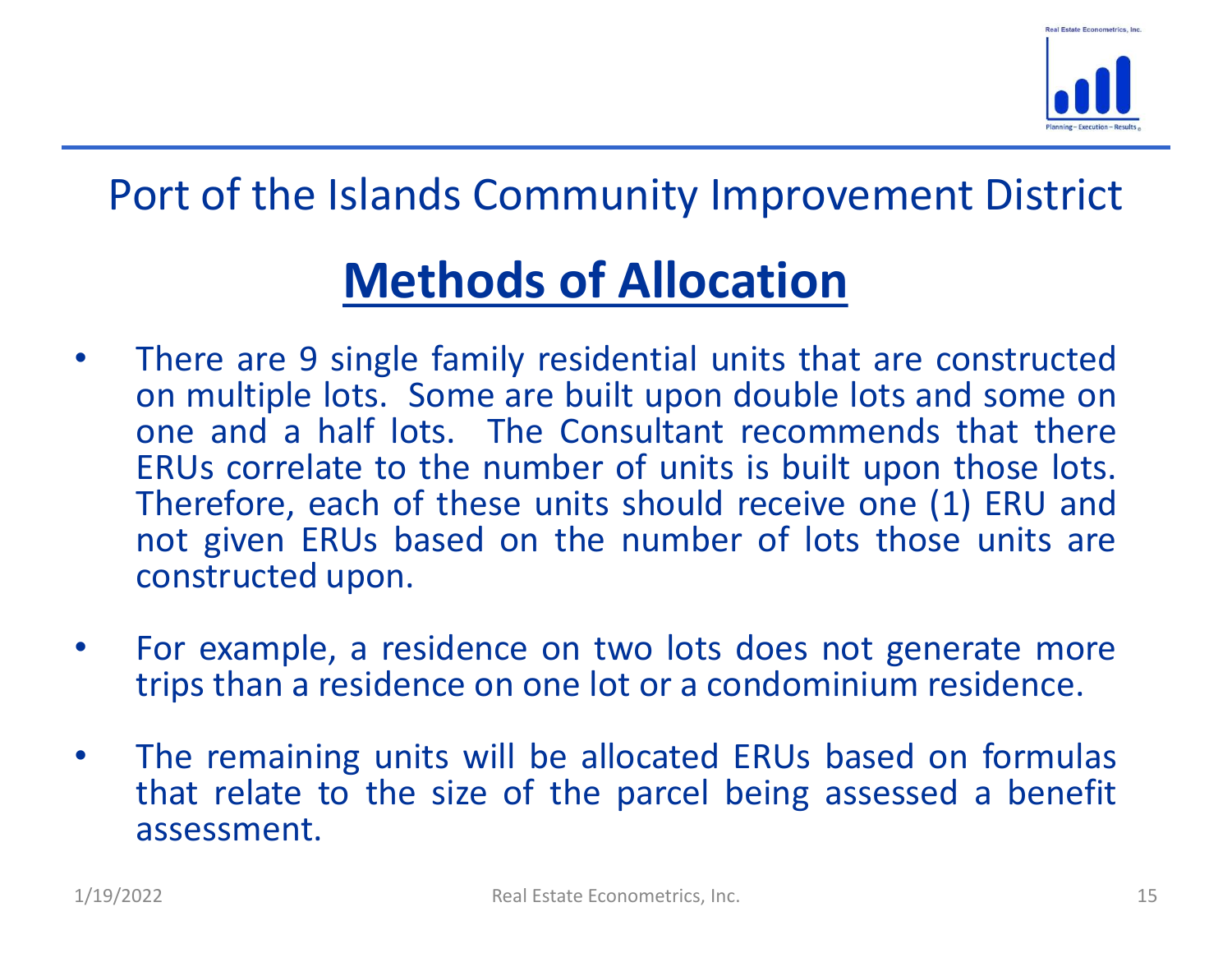

# Methods of Allocation

**Fort of the Islands Community Improvement District**<br> **Methods of Allocation**<br>
• To determine the ERUs for the remaining 183 parcels/land uses,<br>
the first calculation required is to calculate the single family<br>
units per a ort of the Islands Community Improvement District<br> **Methods of Allocation**<br>
To determine the ERUs for the remaining 183 parcels/land uses,<br>
the first calculation required is to calculate the single family<br>
units per acre i **Source 19 The Example 19 The Community Improvement District**<br> **Methods of Allocation**<br>
To determine the ERUs for the remaining 183 parcels/land uses,<br>
the first calculation required is to calculate the single family<br>
unit **County of the Islands Community Improvement District**<br> **Methods of Allocation**<br>
To determine the ERUs for the remaining 183 parcels/land uses,<br>
the first calculation required is to calculate the single family<br>
County Prop **Example 12**<br>
To determine the ERUs for the remaining 183 parcels/land uses,<br>
To determine the ERUs for the remaining 183 parcels/land uses,<br>
the first calculation required is to calculate the single family<br>
units per acre District.

| $\bullet$ | District.           |                 |           | To determine the ERUs for the remaining 183 parcels/land uses,<br>the first calculation required is to calculate the single family<br>units per acre in the District. The Consultant used Collier<br>County Property Appraiser data to calculate the ERUs per acre.<br>The table below shows that there are 4 ERUs per acre in the |  |
|-----------|---------------------|-----------------|-----------|------------------------------------------------------------------------------------------------------------------------------------------------------------------------------------------------------------------------------------------------------------------------------------------------------------------------------------|--|
|           |                     |                 |           | <b>Base Equivalent Residential Unit Calculation</b>                                                                                                                                                                                                                                                                                |  |
|           | Single              | <b>Total SF</b> | Units per | Units per                                                                                                                                                                                                                                                                                                                          |  |
|           | <b>Family Units</b> | <b>Acres</b>    |           | Acre Acre Rounded ERUs/Acre                                                                                                                                                                                                                                                                                                        |  |
|           | 166                 | 38.48           | 0.23      | 0.25                                                                                                                                                                                                                                                                                                                               |  |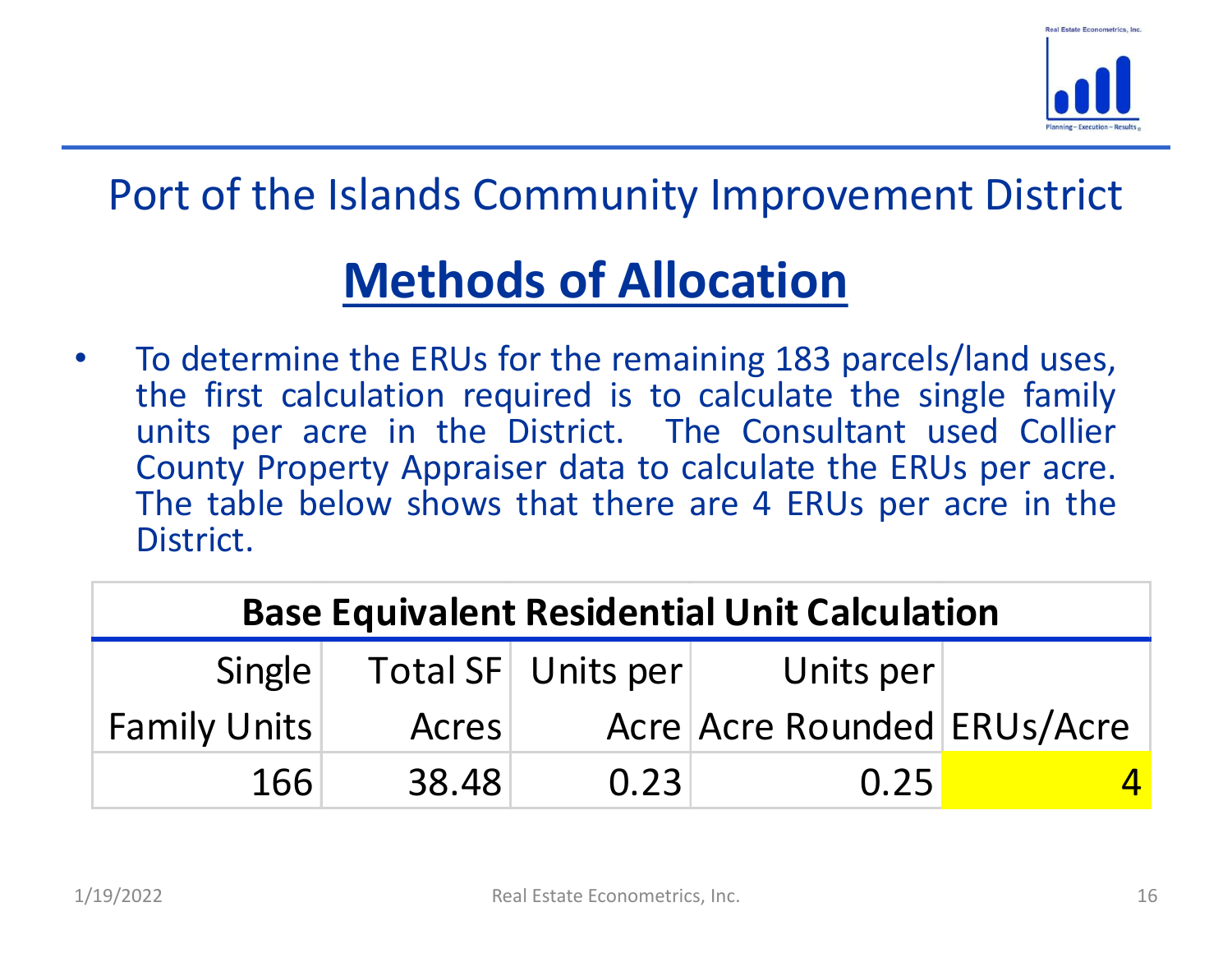

# Methods of Allocation

**France Community Improvement District**<br>
• Of the remaining 183 units outside of the residential units,<br>
• Of the remaining 183 units outside of the residential units,<br>
there are 175 boat slips that receive benefit from th ort of the Islands Community Improvement District<br>
Methods of Allocation<br>
Of the remaining 183 units outside of the residential units,<br>
there are 175 boat slips that receive benefit from the District's<br>
O&M budget. The ERU ON EXECUTE: Note of the Islands Community Improvement District<br>
Of the remaining 183 units outside of the residential units,<br>
there are 175 boat slips that receive benefit from the District's<br>
O&M budget. The ERU calculati ort of the Islands Community In<br>
Methods of Alloc<br>
Of the remaining 183 units outside<br>
there are 175 boat slips that receive b<br>
O&M budget. The ERU calculation per<br>
table below.<br>
Boat Parcel Acre

| Of the remaining 183 units outside of the residential units,<br>$\bullet$<br>there are 175 boat slips that receive benefit from the District's<br>O&M budget. The ERU calculation per boat slip is shown in the<br>table below.<br><b>Boat Parcel Acres</b><br><b>Total ERUs</b><br>ERU per<br>Units/Acre<br><b>Units</b><br>for Parcel<br>Boat Slip Slip Rounded<br>Acres<br>11.2<br>175<br>44.8<br>0.256<br>4<br>Real Estate Econometrics, Inc. |           |  |  |          |
|---------------------------------------------------------------------------------------------------------------------------------------------------------------------------------------------------------------------------------------------------------------------------------------------------------------------------------------------------------------------------------------------------------------------------------------------------|-----------|--|--|----------|
|                                                                                                                                                                                                                                                                                                                                                                                                                                                   |           |  |  |          |
|                                                                                                                                                                                                                                                                                                                                                                                                                                                   |           |  |  |          |
|                                                                                                                                                                                                                                                                                                                                                                                                                                                   |           |  |  | ERU/Boat |
|                                                                                                                                                                                                                                                                                                                                                                                                                                                   |           |  |  |          |
|                                                                                                                                                                                                                                                                                                                                                                                                                                                   |           |  |  | 0.25     |
|                                                                                                                                                                                                                                                                                                                                                                                                                                                   | 1/19/2022 |  |  | 17       |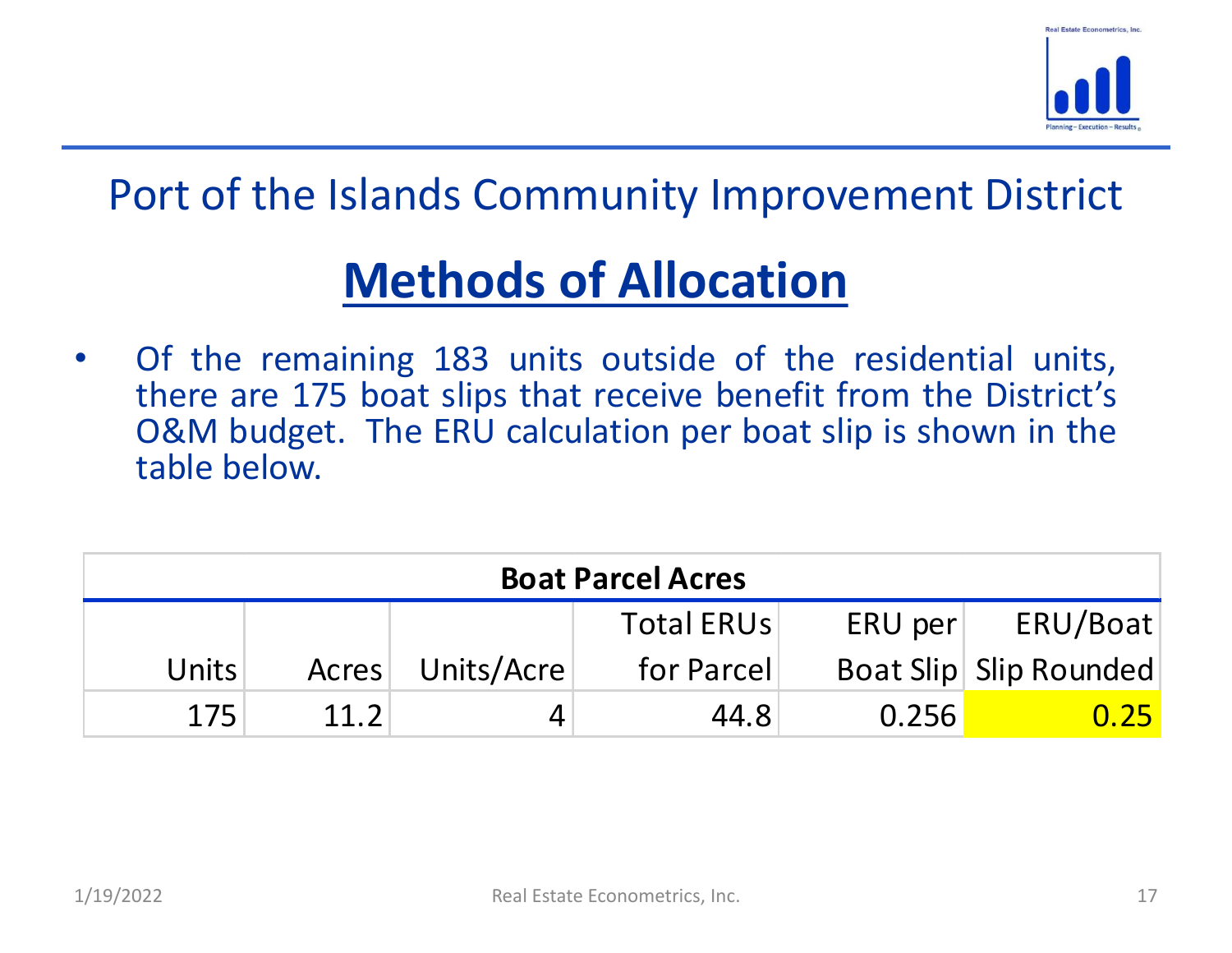

# Methods of Allocation

- Special use and if the 4 ENO per acte calculation is used, that<br>parcel would be significantly over assessed for the benefits<br>received from the Budget. The hotel restaurant and bar has not<br>been previously assessed but they **Fraction Section 19 and Scheme II Server Controller**<br>
• The remaining 9 units outside of the residential and boat slip<br>
units are commercial in nature and also receive benefit from the<br>
District's O&M budget. The commerci **units are commercial in the Community Improvement District**<br> **Exercise of Allocation**<br>
The remaining 9 units outside of the residential and boat slip<br>
units are commercial in nature and also receive benefit from the<br>
Dist ort of the Islands Community Improvement District<br> **Methods of Allocation**<br>
The remaining 9 units outside of the residential and boat slip<br>
Units are commercial in nature and also receive benefit from the<br>
District's O&M b **Exercise 15 and SCOMMON COMMON CONCORRED CONCORRED CONCORRED THE remaining 9 units outside of the residential and boat slip units are commercial in nature and also receive benefit from the District's O&M budget. The comme Super Community Improvement District**<br> **Super Community Improvement District**<br>
The remaining 9 units outside of the residential and boat slip<br>
units are commercial in nature and also receive benefit from the<br>
District's O ort of the Islands Community Improvement District<br> **Methods of Allocation**<br>
The remaining 9 units outside of the residential and boat slip<br>
units are commercial in nature and also receive benefit from the<br>
District's O&M b **Methods of Allocation**<br>**Methods of Allocation**<br>The remaining 9 units outside of the residential and boat slip<br>units are commercial in nature and also receive benefit from the<br>District's O&M budget. The commercial hotel un **Methods of Allocation**<br>The remaining 9 units outside of the residential and boat slip<br>units are commercial in nature and also receive benefit from the<br>District's O&M budget. The commercial hotel units are<br>accounted for in **Methods of Allocation**<br>The remaining 9 units outside of the residential and boat slip<br>units are commercial in nature and also receive benefit from the<br>District's O&M budget. The commercial hotel units are<br>accounted for in Consultant. units are commercial in nature and also receive benefit from the<br>District's O&M budget. The commercial hotel units are<br>accounted for in the residential units and the gun club is a<br>special use and if the 4 ERU per acre calc District's O&M budget. The commercial accounted for in the residential units and special use and if the 4 ERU per acre calcul parcel would be significantly over assessed received from the Budget. The hotel restauration bee
-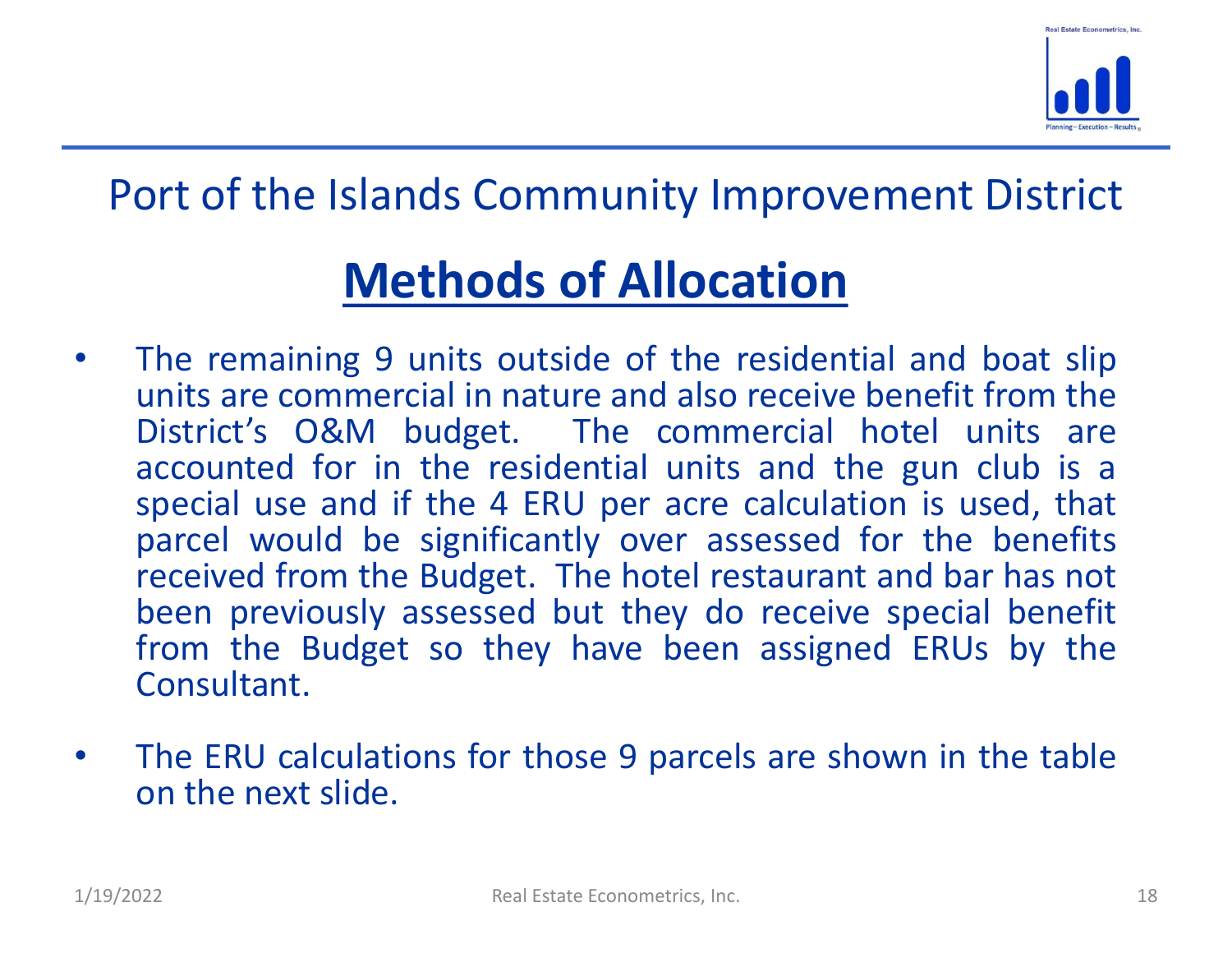

# Methods of Allocation

|                                                    |              |                                                                                                                                                   | <b>Real Estate Econometrics, Inc.</b> |
|----------------------------------------------------|--------------|---------------------------------------------------------------------------------------------------------------------------------------------------|---------------------------------------|
| Port of the Islands Community Improvement District |              |                                                                                                                                                   |                                       |
| <b>Methods of Allocation</b>                       |              |                                                                                                                                                   |                                       |
|                                                    | <b>Acres</b> | <b>ERU/Acre</b>                                                                                                                                   | <b>Total ERUs</b>                     |
| <b>DORMITORY</b>                                   | 2.75         | $\overline{4}$                                                                                                                                    | 11.00                                 |
| <b>LAKE LINCOLN</b>                                | 2.62         | $\overline{4}$                                                                                                                                    | 10.47                                 |
| <b>SW COMMERCIAL - MARINA</b>                      | 2.06         | $\overline{4}$                                                                                                                                    | 8.23                                  |
| <b>SOUTH HOTEL RESERVE</b>                         | 7.50         | $\overline{4}$                                                                                                                                    | 29.99                                 |
| <b>SE COMMERCIAL</b>                               | 2.34         | $\overline{4}$                                                                                                                                    | 9.35                                  |
| <b>SE COMMERCIAL</b>                               | 3.21         | $\overline{4}$                                                                                                                                    | 12.85                                 |
| <b>GUN CLUB RESTROOMS</b>                          | 53.66        |                                                                                                                                                   | 2.00                                  |
| <b>HOTEL RESTAURANT</b>                            |              | $\hskip1.6pt\hskip1.6pt\hskip1.6pt\hskip1.6pt\hskip1.6pt\hskip1.6pt\hskip1.6pt\hskip1.6pt\hskip1.6pt\hskip1.6pt\hskip1.6pt\hskip1.6pt\hskip1.6pt$ | 3.00                                  |
| <b>HOTEL BAR</b>                                   |              |                                                                                                                                                   | 1.00                                  |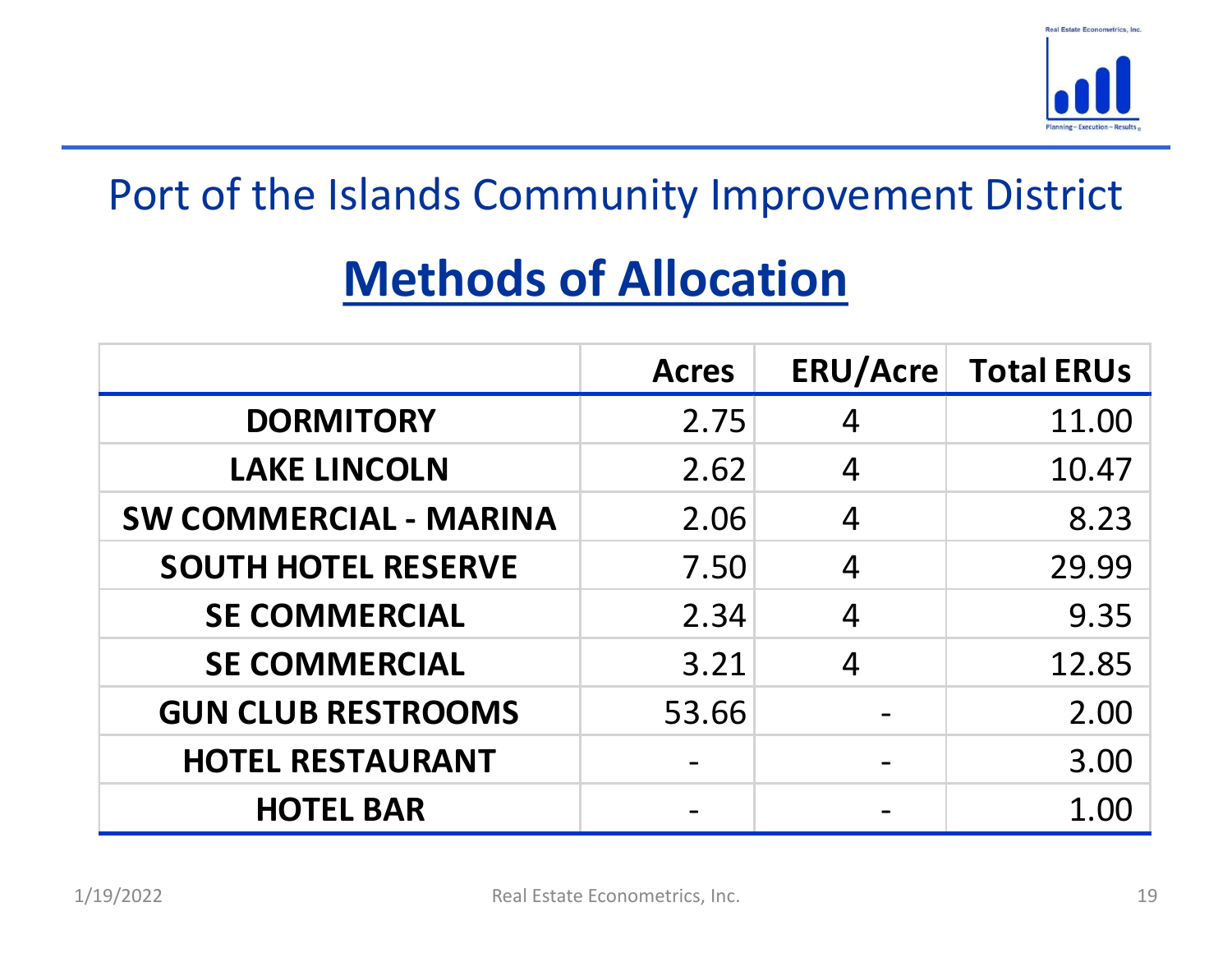

|                  | Port of the Islands Community Improvement District |                    |                    |
|------------------|----------------------------------------------------|--------------------|--------------------|
|                  |                                                    | <b>Current</b>     | <b>Revised</b>     |
| <b>UNIT</b>      | <b>Description</b>                                 | <b>O&amp;M ERC</b> | <b>O&amp;M ERU</b> |
| Hotel Room       |                                                    | 1.00               | 1.00               |
| Condo Unit       |                                                    | 1.00               | 1.00               |
| Single Family    |                                                    | 1.00               | 1.00               |
| <b>Boat Slip</b> | up to 40 feet (water only)                         | 0.40               | 0.25               |
| <b>Boat Slip</b> | $\mu$ to 40 feet (water & sewer)                   | 0.40               | 0.25               |
| <b>Boat Slip</b> | 40 feet and larger                                 | 0.40               | 0.25               |
| Parcel ID#       | <b>Description</b>                                 |                    |                    |
| 1058920513       | <b>DORMITORY</b>                                   | 3.40               | 11.00              |
| 1058920607       | <b>LAKE LINCOLN</b>                                | 10.00              | 10.47              |
| 1058921208       | <b>GUN CLUB RESTROOMS</b>                          | 2.00               | 2.00               |
| 1067083700       | SW COMMERCIAL - MARINA                             | 5.52               | 8.23               |
| 1067084000       | SOUTH HOTEL RESERVE                                | 33.00              | 29.99              |
| 31417501802      | 1 1/2 LOTS                                         | 2.00               | 1.00               |
| 31417501909      | 1 1/2 LOTS                                         | 1.00               | 1.00               |
| 31417502607      | <b>DOUBLE LOT</b>                                  | 2.00               | 1.00               |
| 31417502759      | <b>DOUBLE LOT</b>                                  | 2.00               | 1.00               |
| 68291040002      | DOUBLE LOT                                         | 2.00               | 1.00               |
| 68291160005      | <b>DOUBLE LOT</b>                                  | 2.00               | 1.00               |
| 68291240006      | DOUBLE LOT                                         | 2.00               | 1.00               |
| 68300000108      | SE COMMERCIAL                                      | 6.00               | 9.35               |
| 68300000205      | SE COMMERCIAL                                      | 6.00               | 12.85              |
| 68300003781      | DOUBLE LOT                                         | 2.00               | $1.00\,$           |
| 68310002484      | HOTEL RESTAURANT                                   | 0.00               | 3.00               |
| 68310002507      | <b>HOTEL BAR</b>                                   | 0.00               | 1.00               |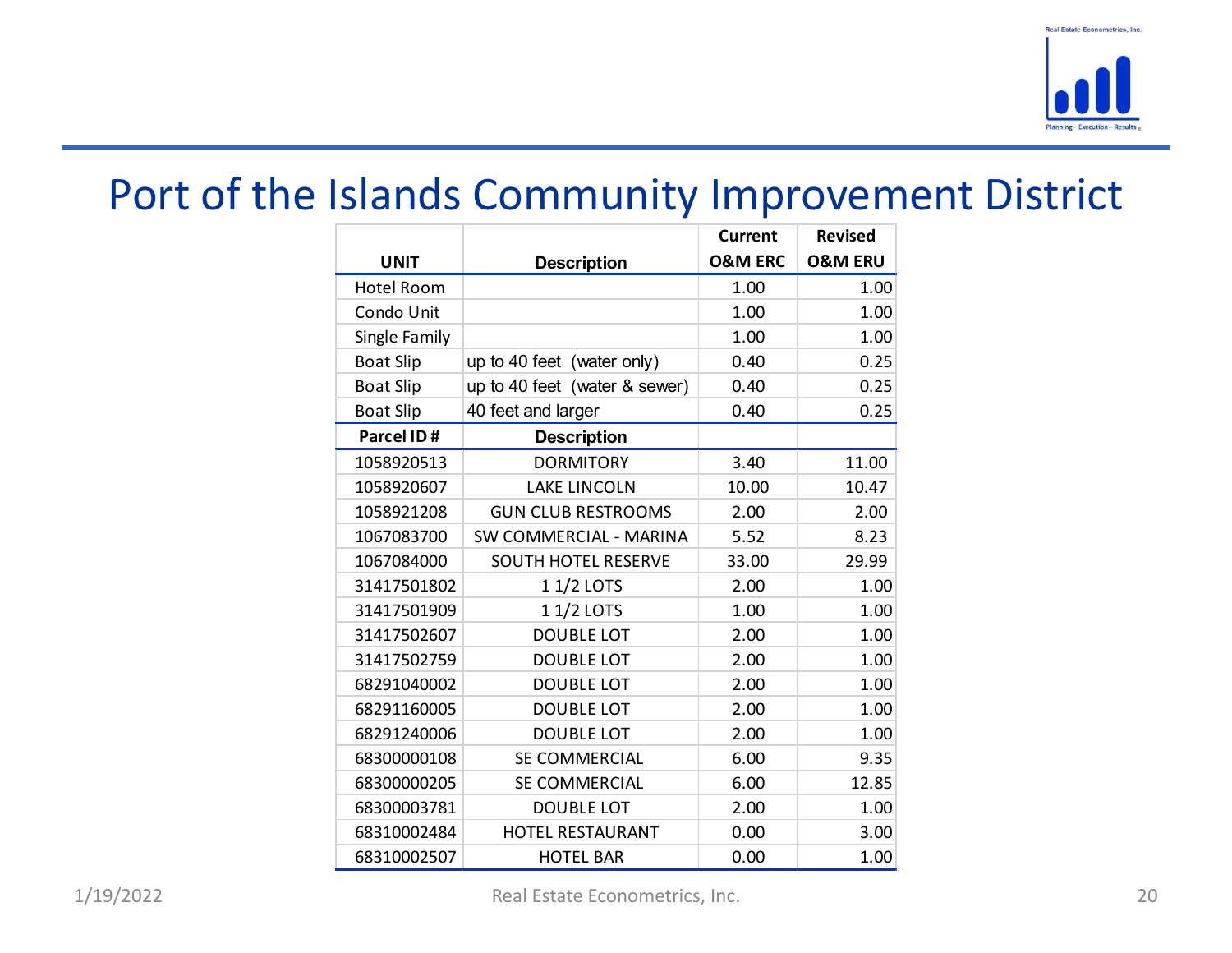|                                                    |              |                            |                             |                               |                                    |                                     |               |            |                                     |               | <b>Hanning-Execution-Result</b> |
|----------------------------------------------------|--------------|----------------------------|-----------------------------|-------------------------------|------------------------------------|-------------------------------------|---------------|------------|-------------------------------------|---------------|---------------------------------|
| Port of the Islands Community Improvement District |              |                            |                             |                               |                                    |                                     |               |            |                                     |               |                                 |
| <b>UNIT</b>                                        | <b>UNITS</b> | <b>ERU</b><br><b>VALUE</b> | <b>TOTAL</b><br><b>ERUs</b> | <b>ERUs</b><br><b>PERCENT</b> | <b>BUDGET</b><br><b>ALLOCATION</b> | <b>REVISED</b><br><b>ASSESSMENT</b> |               |            | <b>CURRENT</b><br><b>ASSESSMENT</b> |               | <b>VARIANCE</b>                 |
| <b>Hotel Room</b>                                  | 86.00        | 1.00                       | 86.00                       |                               | $9.72\%$ \$ 34,442.52              | \$                                  | 400.49        | \$         | 395.45                              | $\vert$ \$    | 5.04                            |
| Condo Unit                                         | 510.00       | 1.00                       | 510.00                      |                               | $57.65\%$ \$ 204,252.17            | \$                                  | 400.49        | -\$        | 395.45                              | $\vert$ \$    | 5.04                            |
| Single Family                                      | 149.00       | 1.00                       | 149.00                      | $16.84\%$ \$                  | $59,673.67$ \\$                    |                                     | 400.49        | -\$        | $395.45$ \$                         |               | 5.04                            |
| <b>Boat Slip</b>                                   | 101.00       | 0.25                       | 25.25                       | $2.85\%$ \$                   | $10, 112.49$ \$                    |                                     | 100.12        | -\$        | 158.18                              | -\$           | (58.06)                         |
| <b>Boat Slip</b>                                   | 33.00        | 0.25                       | 8.25                        | $0.93\%$ \$                   | $3,304.08$ \$                      |                                     | $100.12$ \ \$ |            | $158.18$ \$                         |               | (58.06)                         |
| <b>Boat Slip</b>                                   | 41.00        | 0.25                       | 10.25                       | $1.16\%$ \$                   | $4,105.07$ \$                      |                                     | $100.12$ \ \$ |            | $158.18$ \$                         |               | (58.06)                         |
| Parcel ID#                                         |              |                            |                             |                               |                                    |                                     |               |            |                                     |               |                                 |
| 1058920513                                         | 1.00         | 11.00                      | 11.00                       | $1.24\%$ \$                   | $4,404.13$ \$                      |                                     | $4,404.13$ \$ |            | 1,344.53                            |               | \$3,059.60                      |
| 1058920607                                         | 1.00         | 10.47                      | 10.47                       | $1.18\%$ \$                   | $4,194.71$ \$                      | 4,194.71                            |               | -\$        | 3,954.50                            | -\$           | 240.21                          |
| 1058921208                                         | 1.00         | 2.00                       | 2.00                        | $0.23\%$ \$                   | $800.99$ \$                        |                                     | 800.99        | -\$        | 790.90                              | -\$           | 10.09                           |
| 1067083700                                         | 1.00         | 8.23                       | 8.23                        | $0.93\%$ \$                   | 3,294.88                           | 3,294.88<br>-\$                     | \$            |            | 2,182.88                            |               | \$1,111.99                      |
| 1067084000                                         | 1.00         | 29.99                      | 29.99                       | $3.39\%$ \$                   | 12,009.93                          | 12,009.93<br>\$                     |               | \$         | $13,049.85$ \$ (1,039.92)           |               |                                 |
| 31417501802                                        | 1.00         | 1.00                       | 1.00                        | $0.11\%$ \$                   | $400.49$ \$                        |                                     | 400.49        | -\$        | 790.90                              | \$            | (390.41)                        |
| 31417501909                                        | 1.00         | 1.00                       | 1.00                        | $0.11\%$ \$                   | $400.49$ \$                        |                                     | $400.49$ \\$  |            | $395.45$ \$                         |               | 5.04                            |
| 31417502607                                        | 1.00         | 1.00                       | 1.00                        | $0.11\%$ \$                   | $400.49$ \\$                       |                                     | 400.49        | ∣\$        | $790.90$ \$                         |               | (390.41)                        |
| 31417502759                                        | 1.00         | 1.00                       | 1.00                        | $0.11\%$ \$                   | $400.49$ \$                        |                                     | 400.49        | $\sqrt{3}$ | 790.90                              | $\frac{1}{2}$ | (390.41)                        |
| 68291040002                                        | 1.00         | 1.00                       | 1.00                        | $0.11\%$ \$                   | $400.49$ \$                        |                                     | 400.49        | \$         | 790.90                              | \$            | (390.41)                        |
| 68291160005                                        | 1.00         | 1.00                       | 1.00                        | $0.11\%$ \$                   | $400.49$ \$                        |                                     | $400.49$ \ \$ |            | 790.90                              | $\sqrt[6]{3}$ | (390.41)                        |
| 68291240006                                        | 1.00         | 1.00                       | 1.00                        | $0.11\%$ \$                   | $400.49$ \$                        |                                     | $400.49$ \ \$ |            | 790.90                              | \$            | (390.41)                        |
| 68300000108                                        | 1.00         | 9.35                       | 9.35                        | $1.06\%$ \$                   | $3,744.62$ \$                      |                                     | $3,744.62$ \$ |            | 2,372.70                            |               | \$1,371.92                      |
| 68300000205                                        | 1.00         | 12.85                      | 12.85                       | $1.45\%$ \$                   | $5,146.35$ \$                      | 5,146.35                            | ∣\$           |            | 2,372.70                            |               | \$2,773.65                      |
| 68300003781                                        | 1.00         | 1.00                       | 1.00                        | $0.11\%$ \$                   | $400.49$ \$                        |                                     | $400.49$ \ \$ |            | 790.90                              | \$            | (390.41)                        |
| 68310002484                                        | 1.00         | 3.00                       | 3.00                        | $0.34\%$ \$                   | $1,201.48$ \$                      |                                     | $1,201.48$ \$ |            |                                     | \$            | 1,201.48                        |
| 68310002507                                        | 1.00         | 1.00                       | 1.00                        | $0.11\%$ \$                   | 400.49                             | \$                                  | $400.49$ \ \$ |            | $\sim$                              | \$            | 400.49                          |
|                                                    | 937.00       |                            | 884.64                      | 100.00% \$ 354,291.56         |                                    |                                     |               |            |                                     |               |                                 |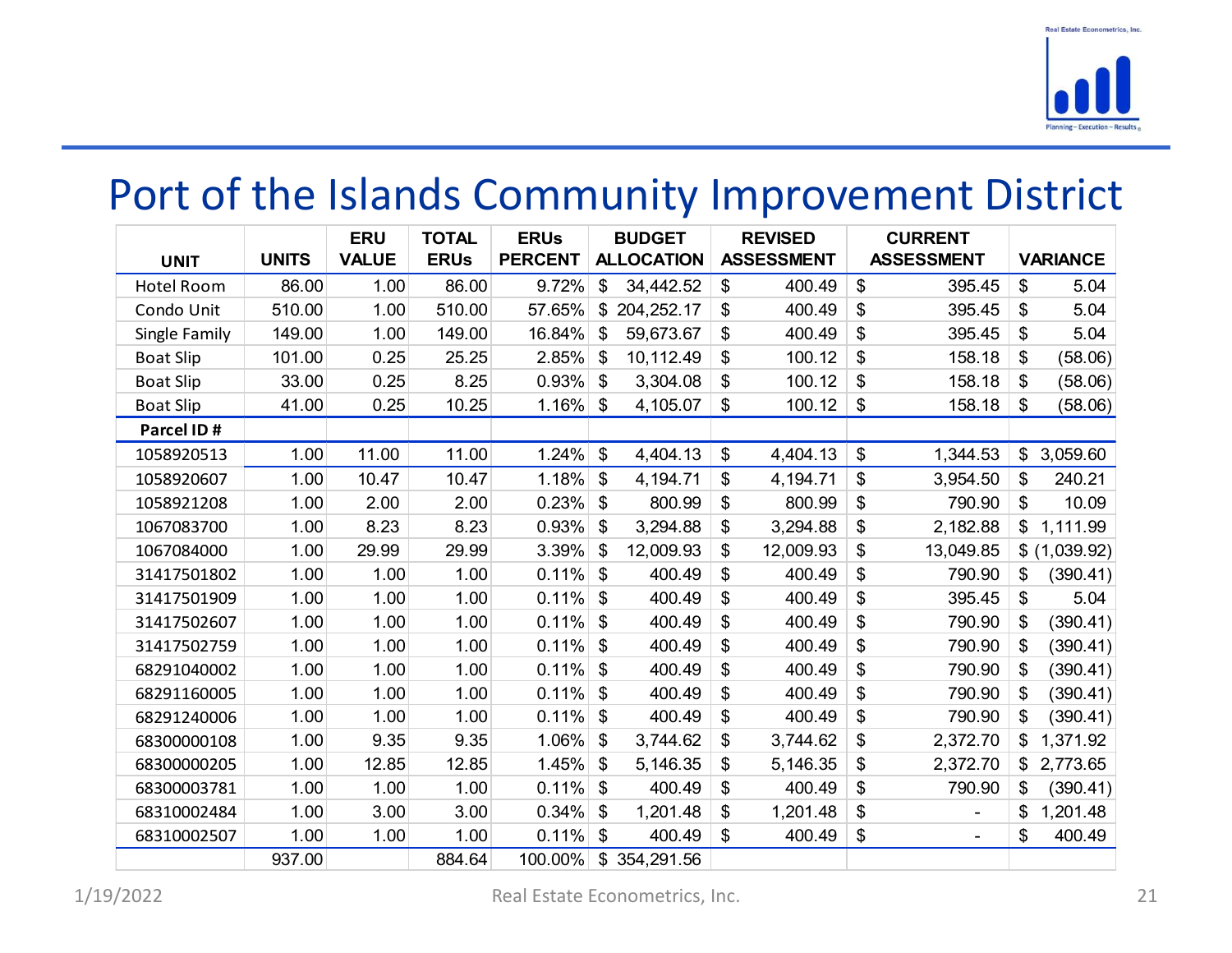

# Two Prong Test

- Special and Peculiar Benefit
- 1/19/2022<br>
Real Estate Econometrics, Inc. 22 • Fair and Reasonable Apportionment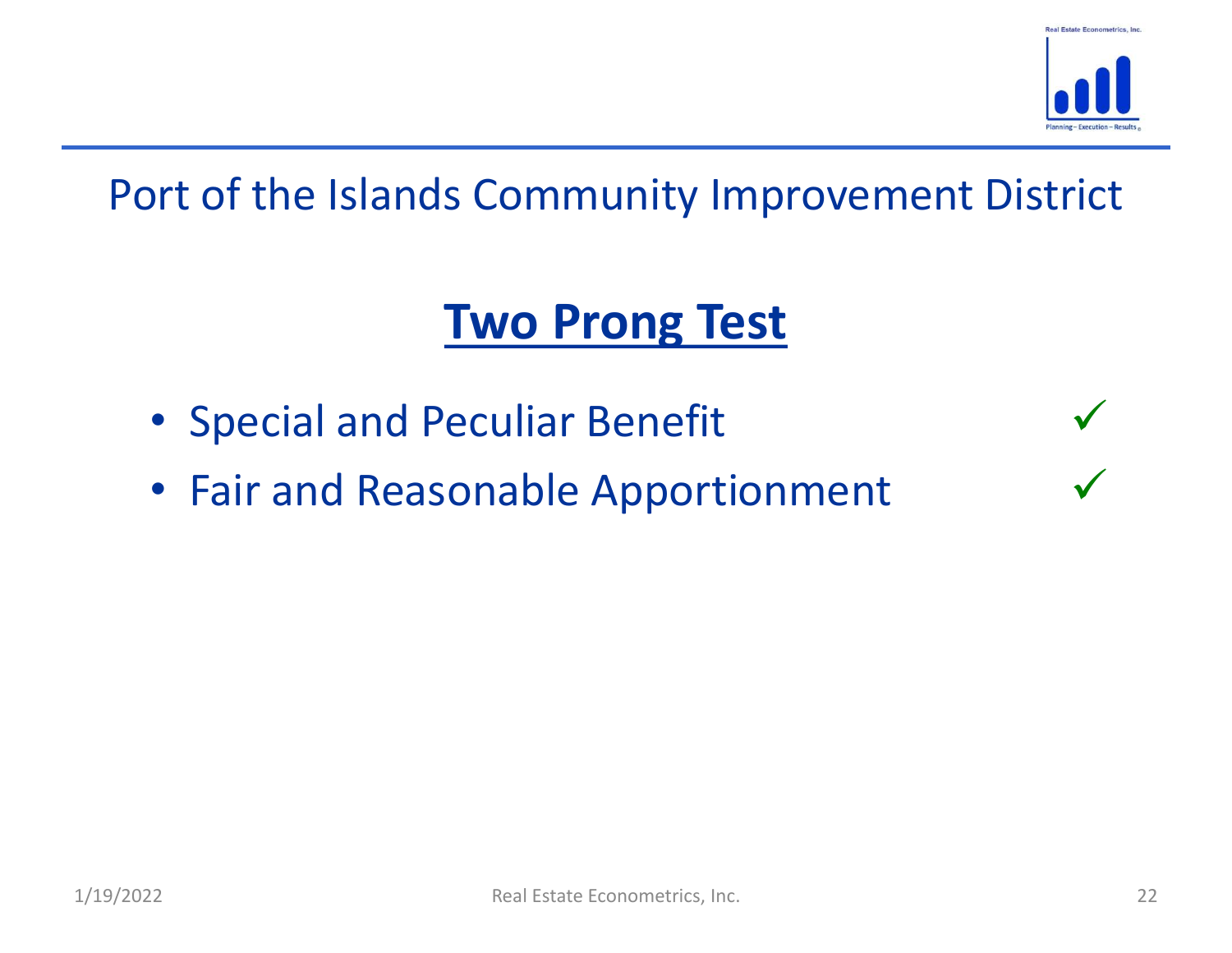

# CONCLUSIONS

- **Port of the Islands Community Improvement District**<br>
 This Assessment Methodology passes two prong test of<br>
 This Assessment Methodology was developed with lienability.
- **Port of the Islands Community Improvement District**<br>
 This Assessment Methodology passes two prong test of<br>
 This Assessment Methodology was developed with<br>
 This Assessment Methodology is a recommendation. The<br>
 This First of the Islands Community Improvement District<br> **CONCLUSIONS**<br>
This Assessment Methodology passes two prong test of<br>
Ilenability.<br>
This Assessment Methodology was developed with<br>
professionally acceptable data and mul
- This Assessment Methodology is a recommendation. The District Board of Supervisors has the final decision with regard to determining and levying assessments.<br>
1/19/2022 Real Estate Econometrics, Inc. 23 • This Assessment Methodology passes two prong test of lienability.<br>• This Assessment Methodology passes two prong test of lienability.<br>• This Assessment Methodology was developed with professionally acceptable data and mu **CONCLUSIONS**<br>This Assessment Methodology passes two prong test of<br>lienability.<br>This Assessment Methodology was developed with<br>professionally acceptable data and multipliers.<br>This Assessment Methodology is a recommendation **CONCLUSIONS**<br>This Assessment Methodology passes two prong test<br>lienability.<br>This Assessment Methodology was developed v<br>professionally acceptable data and multipliers.<br>This Assessment Methodology is a recommendation.<br>Dist